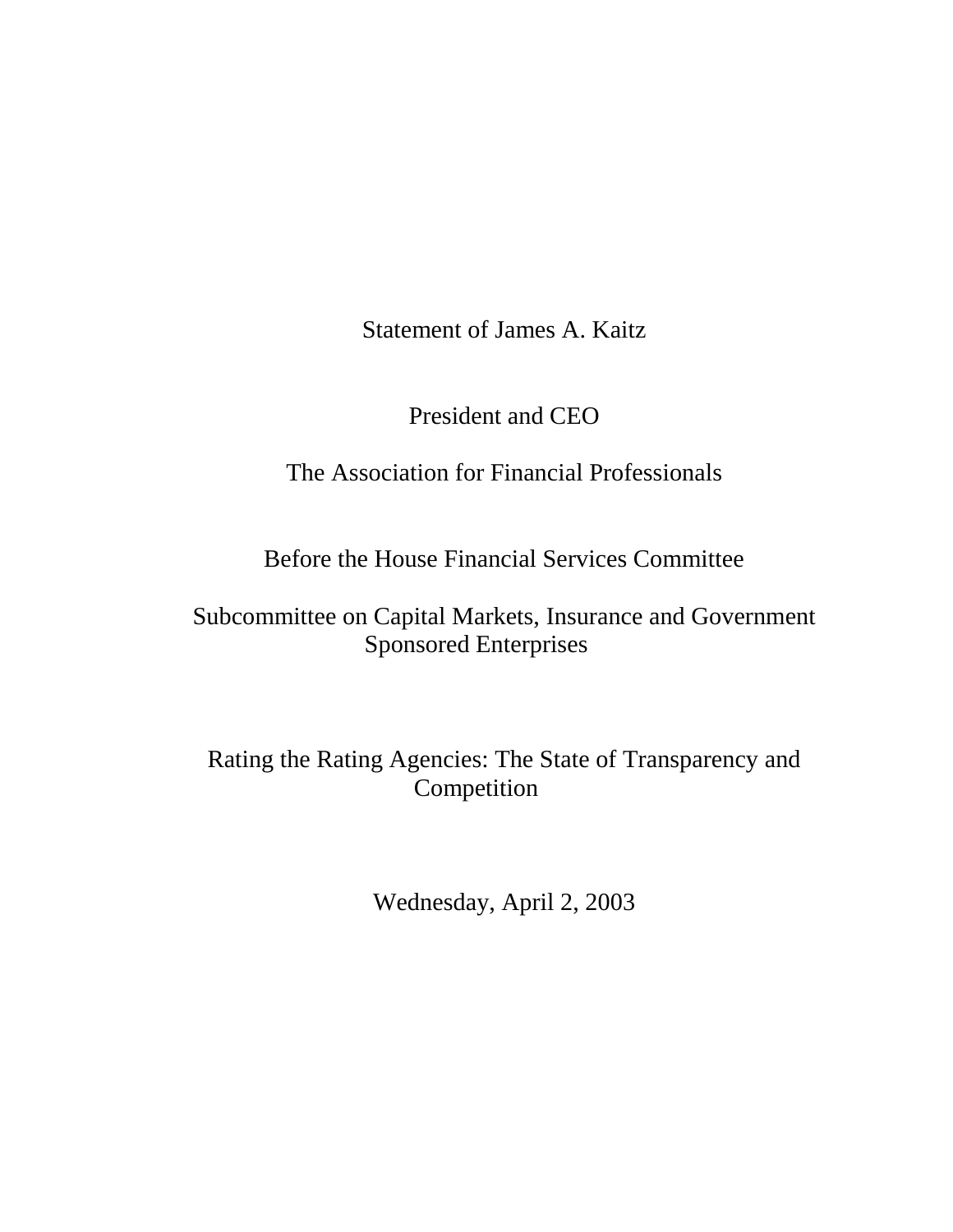#### Statement of James A. Kaitz President and CEO The Association for Financial Professionals

Before the House Financial Services Committee Subcommittee on Capital Markets, Insurance and Government Sponsored Enterprises

Wednesday, April 2, 2003

Thank you Mr. Chairman. Chairman Baker, Ranking Member Kanjorski, and members of the Subcommittee, I am Jim Kaitz, President and CEO of the Association for Financial Professionals (AFP). Thank you for the invitation to testify before the Subcommittee today. In September 2002, we conducted a survey of our members to learn their views on the quality of the information provided by rating agencies and their regulation by the Securities and Exchange Commission (SEC), the results of which I am pleased to present to you today. (I have attached the entire survey results as Appendix A.)

#### **INTRODUCTION**

AFP represents 14,000 finance and treasury professionals from over 5,000 organizations. Organizations represented by our members are drawn generally from the Fortune 1000 and the largest of the middle-market companies in a wide variety of industries.

Our members are responsible for issuing short-term and long-term debt and investing corporate cash and pension funds for their organizations. They rely on the rating agencies when their company issues debt and when they make investment decisions. As such, their relationship with the rating agencies provides them with an opportunity to form opinions on both the strengths and weaknesses of the agencies.

In September 2002, we surveyed senior-level corporate practitioners such as CFOs, vice presidents of finance, and corporate treasurers regarding the accuracy and timeliness of credit ratings, the role the SEC should take in regulating the credit rating agencies, and the impact additional competition may have on the marketplace for ratings information. We released the results of the survey in November 2002. Following the release, we presented the results to the SEC during a hearing that was held to gather information for its study on the role and function of credit rating agencies in the operation of the securities markets. In summary, the survey found that many of our members believe that:

- $\triangleright$  the information provided by credit rating agencies is neither timely nor accurate;
- $\triangleright$  the rating agencies are primarily serving the interest of parties other than investors; and
- $\triangleright$  the SEC should increase its oversight of rating agencies and takes steps to foster greater competition in the market for credit rating information.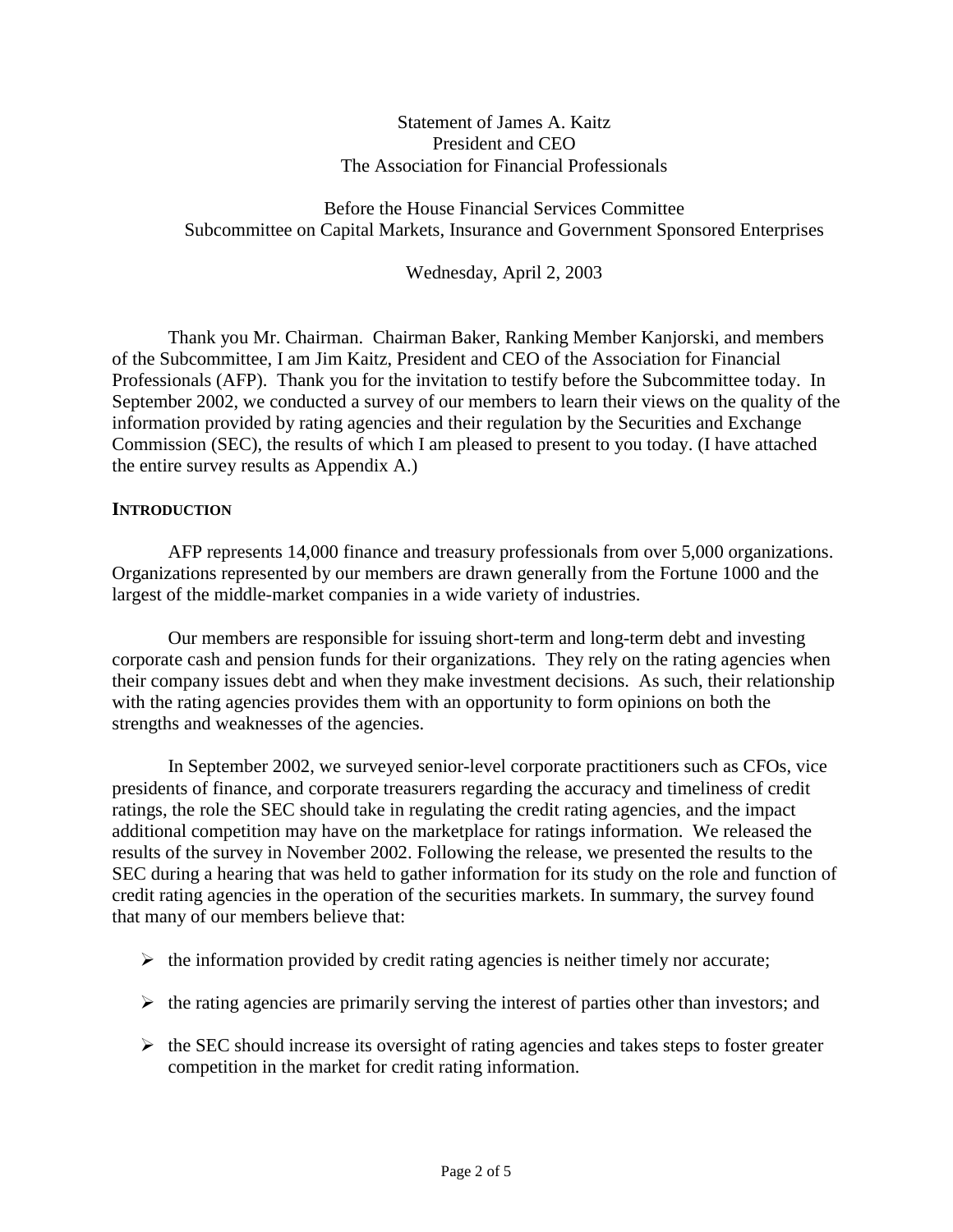#### **BACKGROUND**

For nearly 100 years, rating agencies have been providing opinions on the creditworthiness of issuers of debt to assist investors. In 1975, the SEC recognized Moody's, Standard & Poor's, and Fitch, the three major rating agencies in existence at that time, as the first nationally recognized statistical rating organizations (NRSRO). The SEC and other regulators use the ratings from the NRSROs to determine whether certain regulated investment portfolios, including those of mutual funds, insurance companies and banks, meet established credit quality standards. As a result, companies that hope to have their debt purchased by these portfolios must have a rating from an NRSRO. Prior to this year, the SEC had recognized four other rating agencies, but each of these new entrants merged with Fitch.

#### **SURVEY RESULTS**

### **A) Performance of Rating Agencies**

### **i) Accuracy of Ratings**

A significant minority of survey respondents indicate that they have reservations about the accuracy of the information provided by rating agencies. Twenty-nine percent of corporate treasury and finance professionals who work for companies with rated debt indicated that their company's ratings are inaccurate. This is true for companies that had recently been downgraded, as well as for those that were recently upgraded.

Corporate investors also shared the concerns of debt issuers regarding the accuracy of credit ratings. Only 65 percent of corporate respondents that use credit ratings to make investment decisions believe that the ratings of the companies in which they invest are accurate.

While credit ratings are supposed to reflect a creditor's ability to service and repay debt, one third of treasury and finance professionals from companies with rated debt believe that their company's rating is more reflective of the industry in which it operates than the company's finances. Fewer than one of five respondents believes their company's ratings are more reflective of the company's finances, while more than two of five respondents believe that their company's ratings are reflective of a balance of the company's finances and the industry.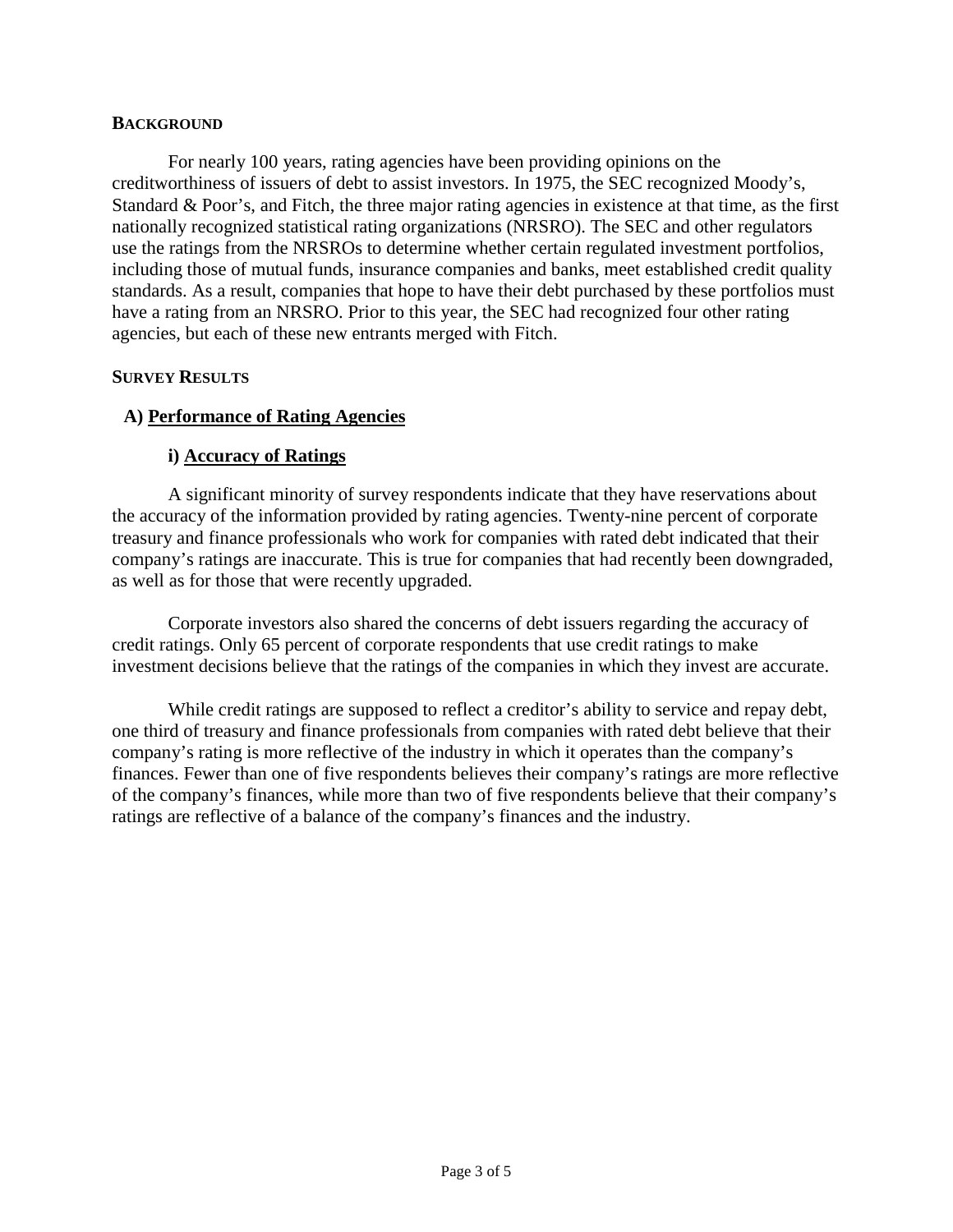#### **ii) Timeliness of Ratings**

A majority of both debt issuers and investors also indicate that they believe ratings do not reflect changes in a company's finances in a timely manner. Only forty percent of companies with rated debt believe that their ratings have been changed in a timely manner. Nearly three of five respondents from companies that have seen their debt upgraded indicate that the change took place more than six months after the improvement in the company's financials. While more timely than upgrades, downgrades still took more than six months to reflect a deterioration in a company's financial condition according to twenty-seven percent of respondents. Many investors also question the timeliness of the information provided by credit ratings; less than 40 percent of respondents that use credit ratings for investment decisions agree that credit ratings are timely.

## **iii) Assisting Investors**

Rating agencies exist to provide tools for the investing public. However, only twenty-two percent of respondents believe the ratings most favor the interests of investors in debt. Treasury and finance professionals instead believe the ratings favor other interests. Fifteen percent of respondents believe the ratings most favor issuers of debt, while another 15 percent of corporate practitioners believe rating agency ratings most favor either commercial or investment banks. Financial professionals from companies that do not issue rated debt are even more skeptical about who the rating agencies favor.

## **B) Role of the SEC**

## **i) Recognition of NRSROs**

AFP members believe that the SEC plays an important role in overseeing the rating agencies. The overwhelming majority of respondents indicate that the SEC should take additional steps in its oversight of the rating agencies. Through its recognition of the NRSROs, the SEC determines which rating agencies are acceptable for purposes of assessing credit risk in certain regulated portfolios. Fifty-seven percent of corporate practitioners believe that it is appropriate for the SEC to continue its role in determining which rating agencies are acceptable. Only 18 percent of respondents disagree with the SEC's role. More telling is that 91 percent of respondents believe that the SEC should take additional steps in its oversight of the rating agencies.

Currently, there is no clearly defined process for credit agencies to achieve Nationally Recognized Statistical Rating Organization (NRSRO) status. Without a clear process and the possibility that other agencies may be recognized, there is little motivation for recognized rating agencies to improve their performance. Sixty-five percent of corporate practitioners believe the SEC should clarify its procedures for rating agencies to be recognized as NRSROs.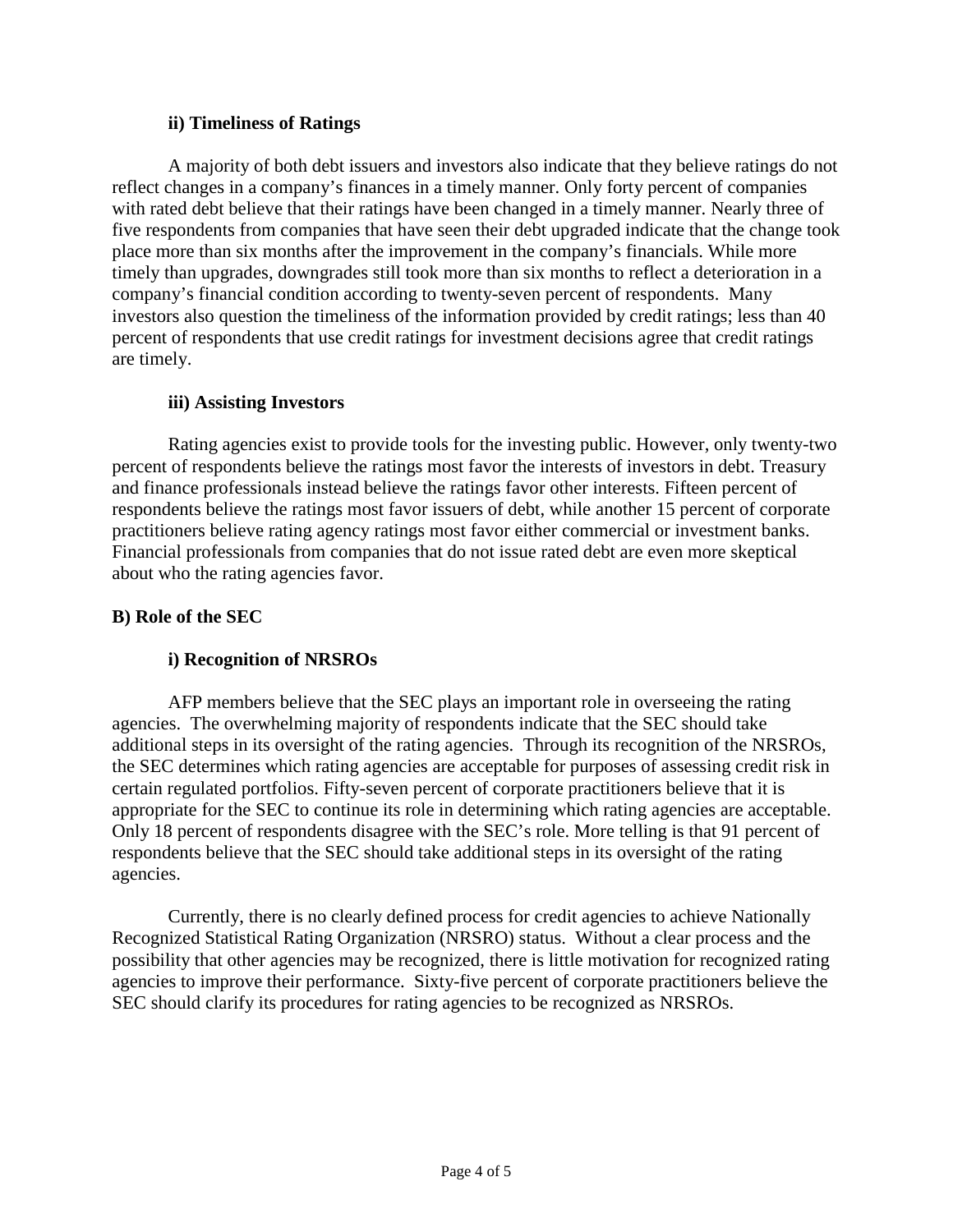Granting NRSRO status to other credit rating agencies would provide additional competition that could result in improved accuracy and timeliness of ratings. In our survey, twenty-three percent of treasury and finance professionals supported the immediate recognition of at least one rating agency that was conducting business without NRSRO status. They believe that the additional competition stimulated by the recognition of additional rating agencies would increase both the accuracy and timeliness of credit ratings and ultimately lead to greater certainty in the assessment of corporate credit risk. Nearly three of five respondents believe the recognition of additional rating agencies would improve the quality of ratings and reduce the time it typically takes the rating agencies to account for material financial changes in their ratings.

## **ii) Oversight of NRSROs**

Once the SEC recognizes a rating agency as an NRSRO, there is currently no ongoing process to ensure the agency's methodologies and procedures continue to be appropriate. Survey respondents believe a periodic review of the rating agencies is necessary. Seventy-three percent of corporate practitioners believe that the SEC should periodically review the rating agencies it currently recognizes, for example, every five years.

# **CONCLUSION**

AFP believes that our survey results clearly show that the time has come to re-examine the role, function and regulation of credit rating agencies. We are encouraged by the SEC's report that was delivered to Congress in January and the issues it identified for further examination. Many of those issues are consistent with the findings of our survey. We look forward to reviewing and commenting on the SEC's concept release when it is published.

We are also encouraged by the SEC's recognition of Dominion Bond Rating Service as a fourth Nationally Recognized Statistical Rating Organization (NRSRO). As I mentioned, our members expect additional competition to improve the accuracy and timeliness of the ratings. These improvements will provide greater certainty in assessing corporate credit risk.

Recent SEC actions are important first steps in addressing concerns about the accuracy and timeliness of the information provided by credit rating agencies. AFP believes that the credit rating agencies are vital to the efficient operation of capital markets and is pleased that you have taken the lead in examining these issues. We hope that this hearing will bring to light opportunities to increase competition in the market for credit ratings and improve the quality of the information provided by credit rating agencies for the benefit of issuers and investors in the securities markets.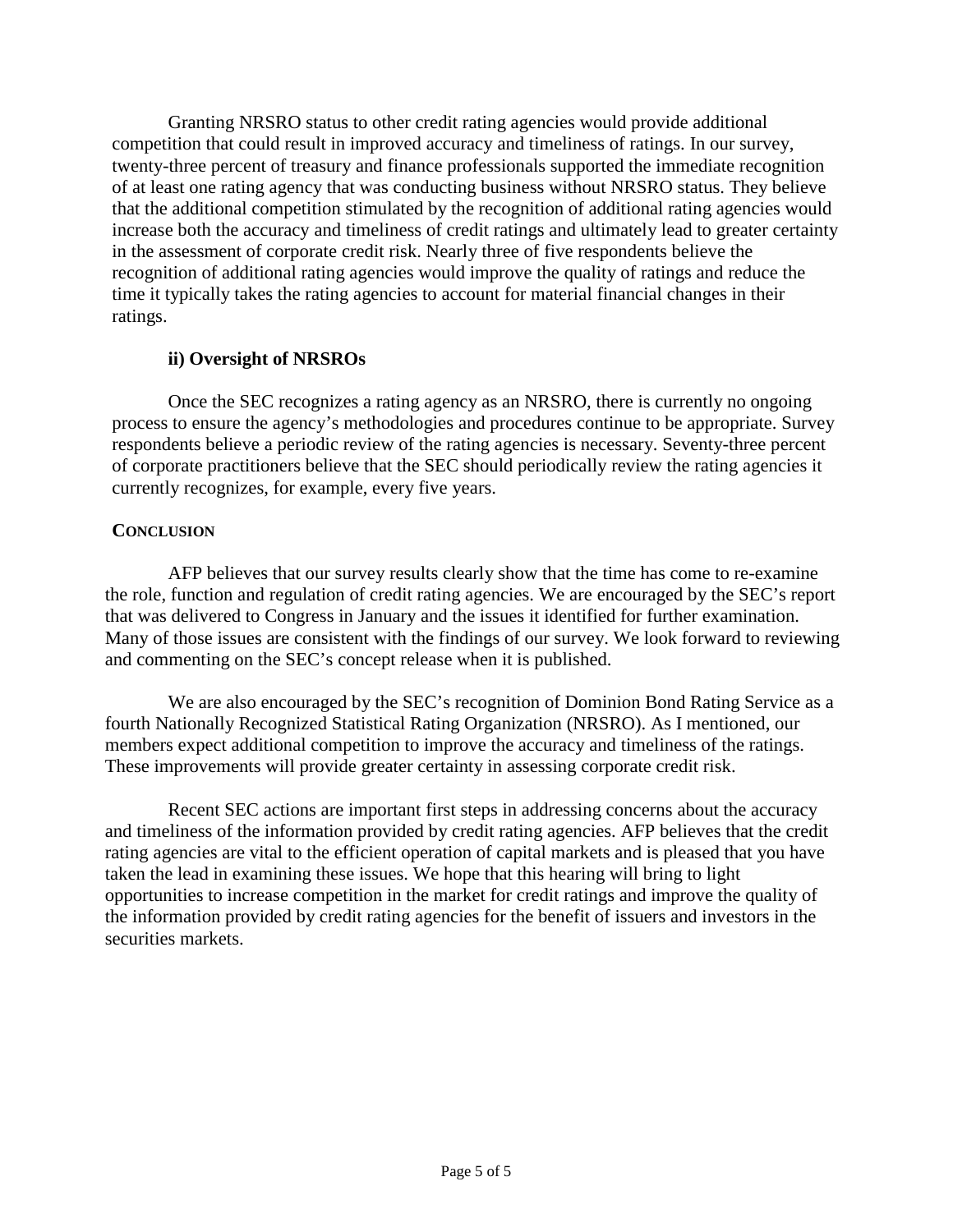Appendix A

# **RATING AGENCIES SURVEY:** Accuracy, Timeliness, and Regulation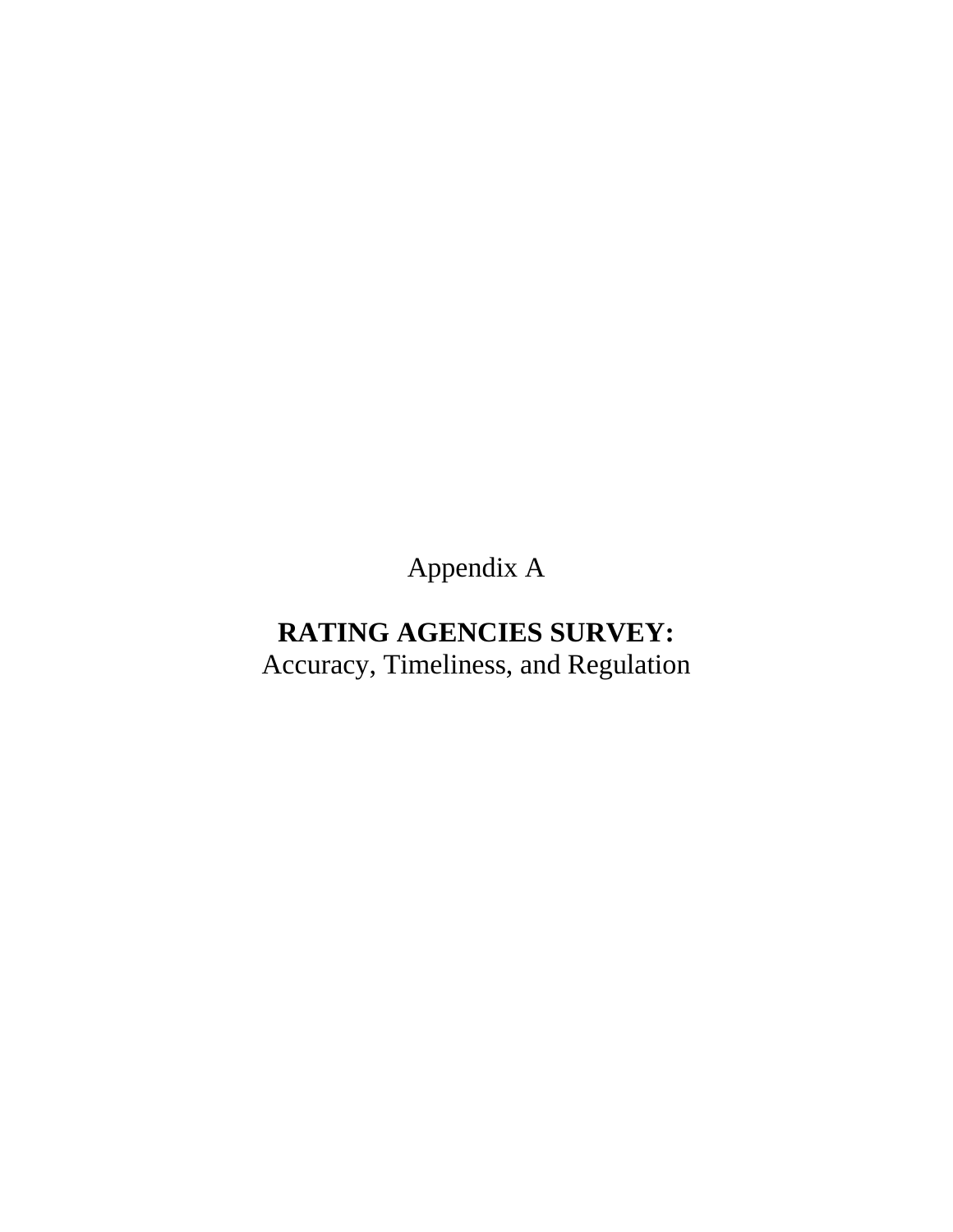# **RATING AGENCIES SURVEY:** Accuracy, Timeliness, and Regulation

Report of Survey Results

November 2002



# **Association for Financial Professionals**

COPYRIGHT © 2002 BY THE ASSOCIATION FOR FINANCIAL PROFESSIONALS (AFP).

ALL RIGHTS RESERVED.

[FOR REPRINT INFORMATION, VISIT www.AFPonline.org/reprints](http://www.AFPonline.org/reprints)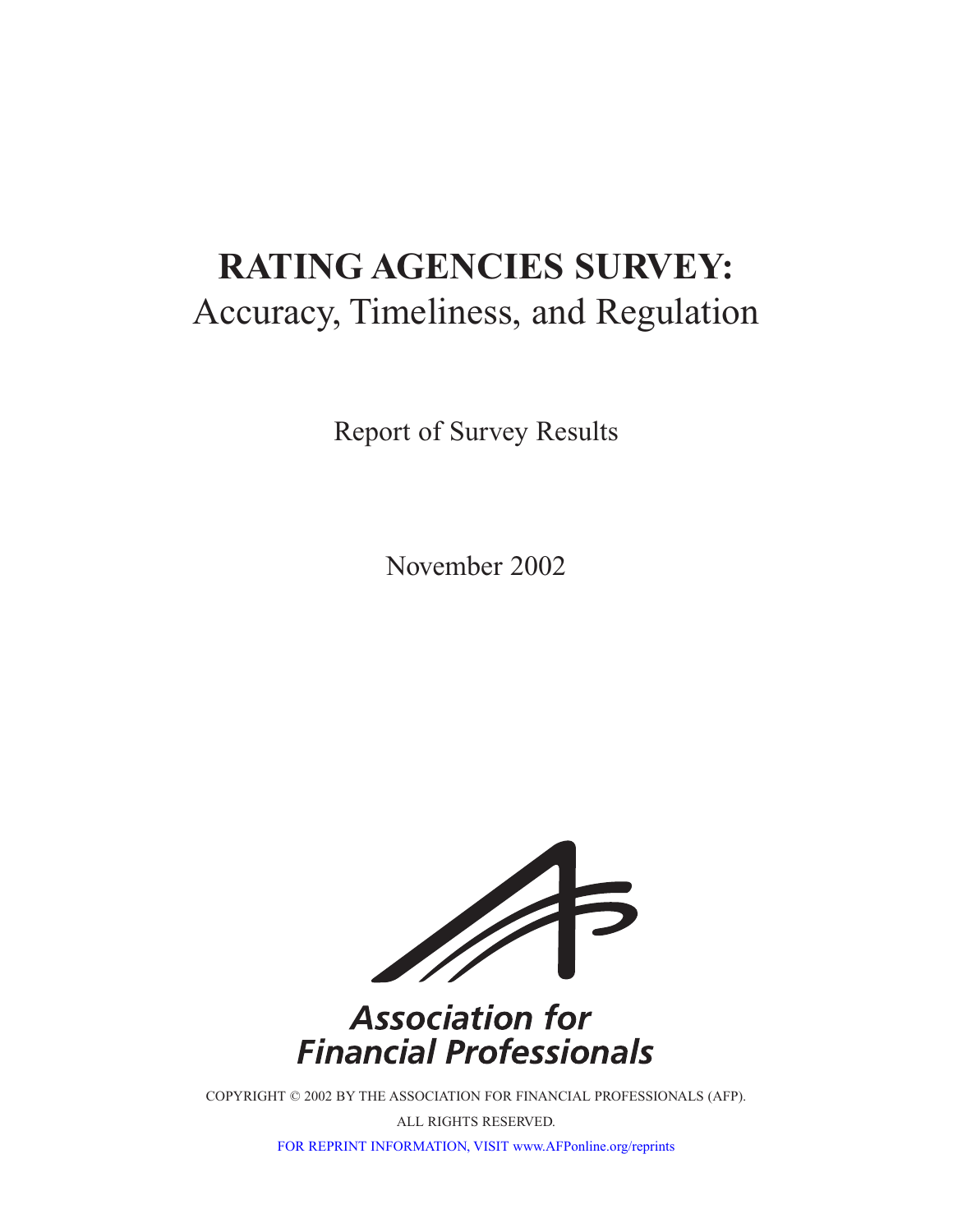# **Introduction**

For nearly 100 years, rating agencies have been providing opinions on the creditworthiness of issuers of debt to assist investors. The Securities and Exchange Commission (SEC) and banking regulators also rely on ratings from rating agencies. In 1975, the SEC recognized Moody's, Standard & Poor's, and Fitch, the three major rating agencies in existence at that time, as the first nationally recognized statistical rating organizations (NRSRO). The SEC and other regulators use the ratings from the NRSROs to determine whether certain regulated investment portfolios, including those of mutual funds, insurance companies and banks, meet established credit quality standards. As a result, companies that hope to have their debt purchased by these portfolios must have a rating from an NRSRO. Since 1975, the SEC has recognized four other rating agencies, but each of these entrants has merged with Fitch leaving only the original three agencies. No new agencies have been recognized since 1992.

Some market participants have argued that the NRSROs did not adequately warn investors of the impending failure of Enron, Worldcom, and other recently bankrupt companies. For example, in 2001, the rating agencies continued to rate the debt of Enron at "investment grade" levels days before the company filed for bankruptcy. An October 2002 Senate Governmental Affairs Committee report on financial oversight specifically criticizes the failure of the NRSROs to take action in the case of Enron. **{See Appendix B for background information.}**

Treasury and finance professionals rely on the NRSROs when their company issues debt and when they make investment decisions. Their relationship with the NRSROs provides them with an opportunity to form opinions on both the strengths and weaknesses of the agencies' practices. In September 2002, the Association for Financial Professionals surveyed senior level corporate practitioners and financial industry service providers on their views regarding the quality of the NRSROs' ratings, the role the SEC should take in regulating the agencies, and the impact additional competition may have on the marketplace for ratings information.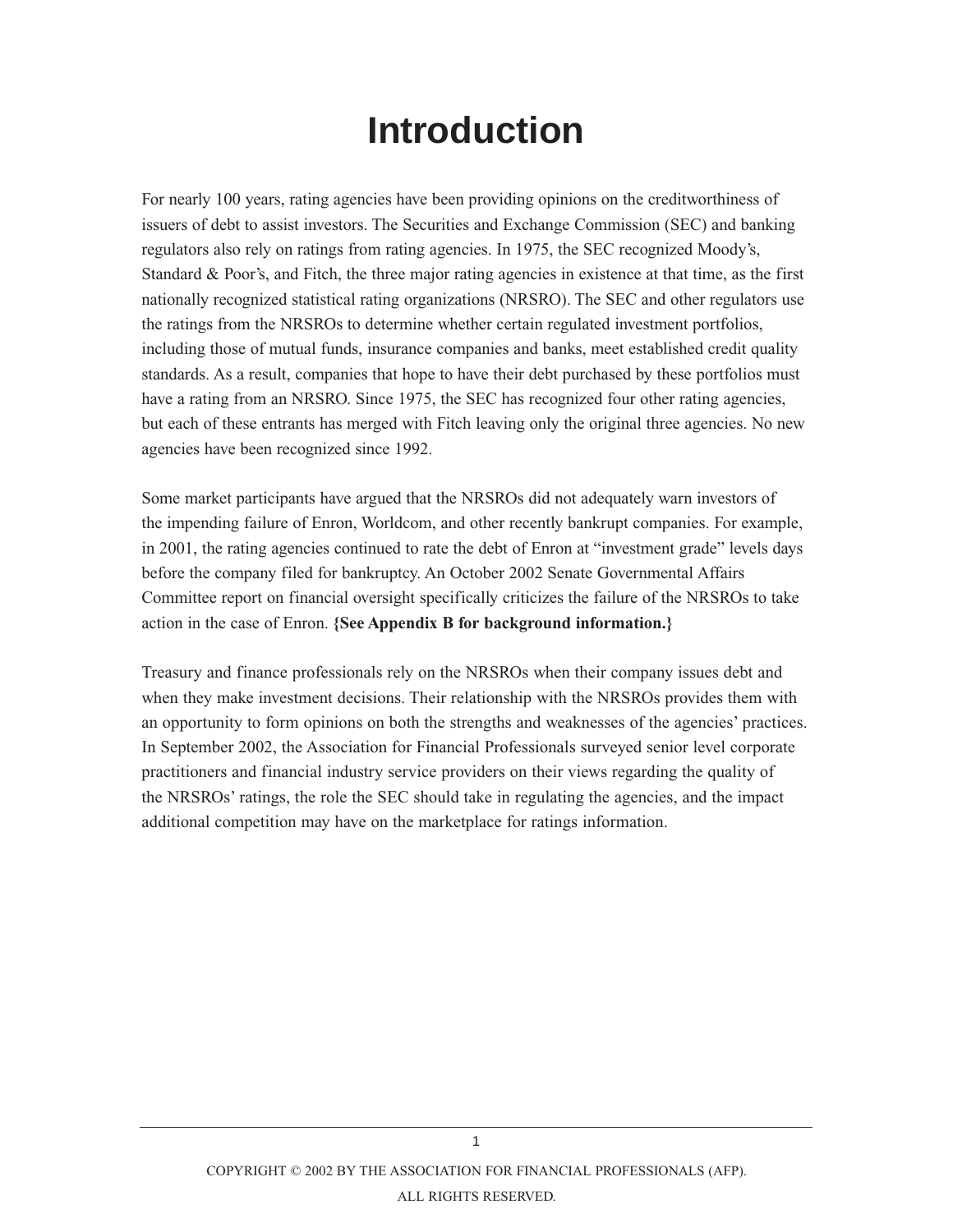# **Executive Summary**

Treasury and finance professionals, concerned with the quality and timeliness of credit ratings, believe the SEC should take additional action to improve its oversight of ratings agencies and foster greater competition. Nearly a third of corporate practitioners believe their company's ratings are inaccurate. Further, most respondents identify several other major problems that adversely affect their trust in the ratings. For example, most respondents do not believe changes in their company's finances are promptly reflected in the ratings. Many respondents also believe that their company's ratings are more reflective of the industry in which their company operates rather than the company's financial condition. Finally, most treasury and finance professionals do not believe the ratings favor the interests of investors in debt.

# **A significant minority of treasury and finance professionals believe that their company's credit ratings are inaccurate.**

• Twenty-nine percent of practitioners who work for companies with rated debt believe that their company's ratings are inaccurate. Sixty-five percent of respondents believe that their company's ratings are accurate.

# **Most respondents do not believe changes in their company's finances are promptly reflected in the ratings.**

- Only 40 percent of practitioners who work for companies with rated debt believe that changes in their company's ratings are timely. Further, most respondents believe ratings upgrades take longer to occur compared to ratings downgrades.
- Thirty-seven percent of corporate practitioners who use credit ratings for investment decisions feel that changes in the ratings are timely, with 43 percent of financial industry service providers holding similar views.

# **Treasury and finance corporate practitioners are more likely to believe that their company's ratings are reflective of the industry in which their company operates rather than their company's financial performance.**

- Twice as many respondents believe that their company's credit ratings are more reflective of the industry in which it operates rather than of their company's finances (33 percent versus 17 percent).
- Forty-three percent of respondents believe their company's ratings reflect a balance between their company's finances and the industry.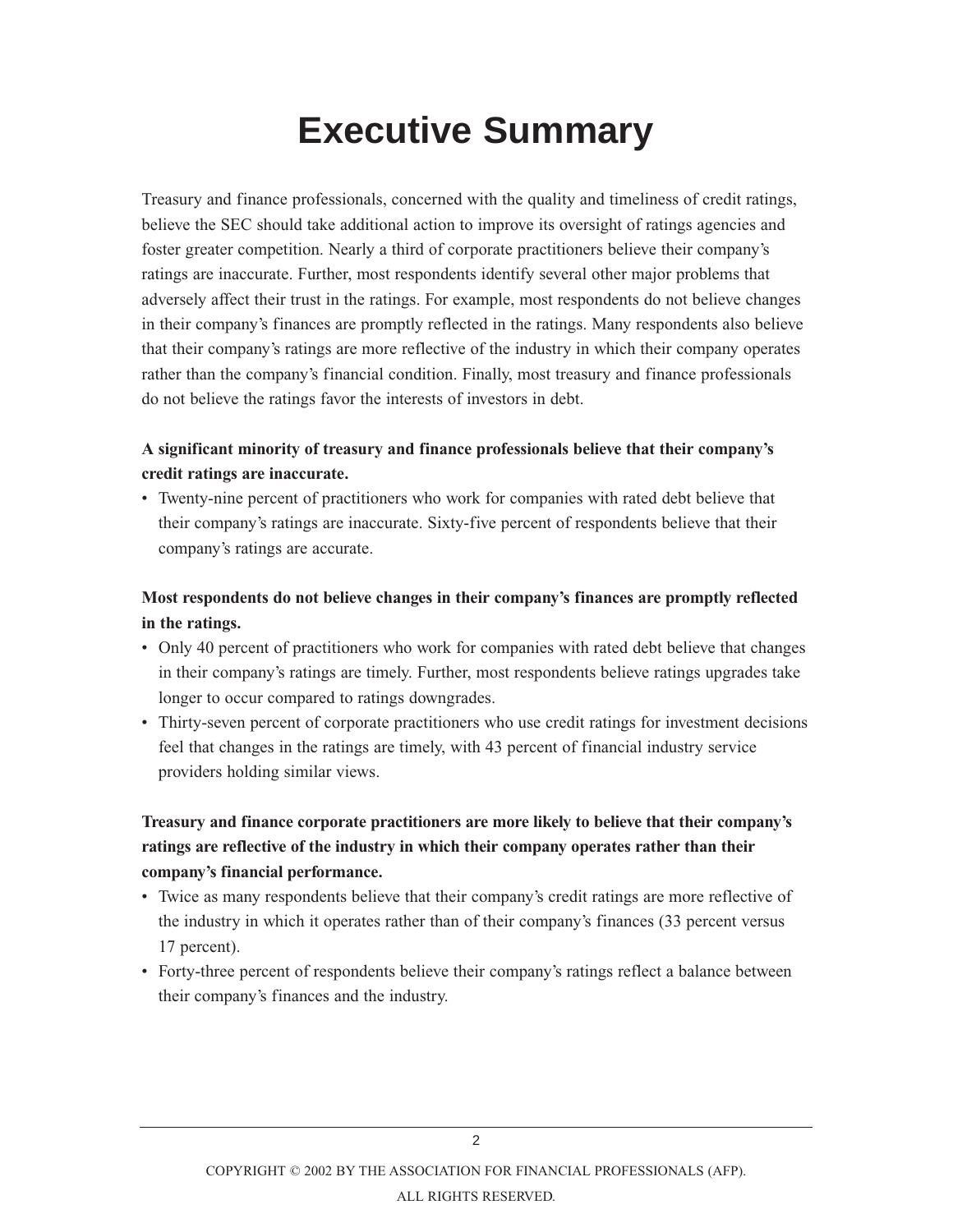**Despite the fact that rating agencies are supposed to support the information needs of investors in debt, relatively few treasury and finance professionals believe the ratings favor the interests of investors.**

- Only 22 percent of treasury and finance corporate practitioners believe the ratings favor the interests of investors in debt while 13 percent believe that the rating agencies balance the interests of all stakeholders, including debt issuers and commercial and investment banks. Rather, most respondents believe the ratings agencies serve other stakeholders—including 15 percent who believe ratings favor the interests of debt issuers—or are not sure whose interests the ratings represent.
- Only 11 percent of financial industry service providers believe ratings favor the interests of investors in debt, while 13 percent believe the ratings favor the interests of issuers of debt. Ten percent believe rating agencies balance the interests of all stakeholders. Nearly half of financial industry service providers are not sure whose interests the ratings favor.

# **A majority of treasury and finance professionals believe that it is appropriate for the Securities and Exchange Commission to identify "acceptable" rating agencies.**

• Fifty-seven percent of treasury and finance corporate practitioners believe that it is appropriate for the SEC to identify acceptable rating agencies. Fifty-nine percent of financial industry service providers agree with the role the SEC plays in identifying acceptable rating agencies.

# **Ninety percent of treasury and finance professionals believe the SEC should take additional action to improve its oversight of the rating agencies and foster greater competition.**

- More than seventy percent of treasury and finance professionals believe that the SEC should periodically review the rating agencies it currently recognizes.
- Treasury and finance professionals also support additional competition in the market for credit ratings.
- Three out of five treasury and finance professionals believe that the SEC should clarify the procedures for rating agencies to be recognized by the Commission to facilitate the entry of other rating agencies.
- More than 20 percent of treasury and finance professionals believe that the SEC should immediately recognize other rating agencies already in the business (e.g., Egan-Jones, Dominion).

# **More treasury and finance professionals expect benefits from the recognition of additional rating agencies than expect additional costs.**

- Fifty-six percent of treasury and finance corporate practitioners believe that the recognition of additional rating agencies would improve the quality of the ratings. Sixty-three percent of financial industry service providers share similar beliefs.
- Fifty-eight percent of corporate practitioners, along with 59 percent of finance industry service providers, expect improved timeliness of rating changes as a result of additional competition among rating agencies.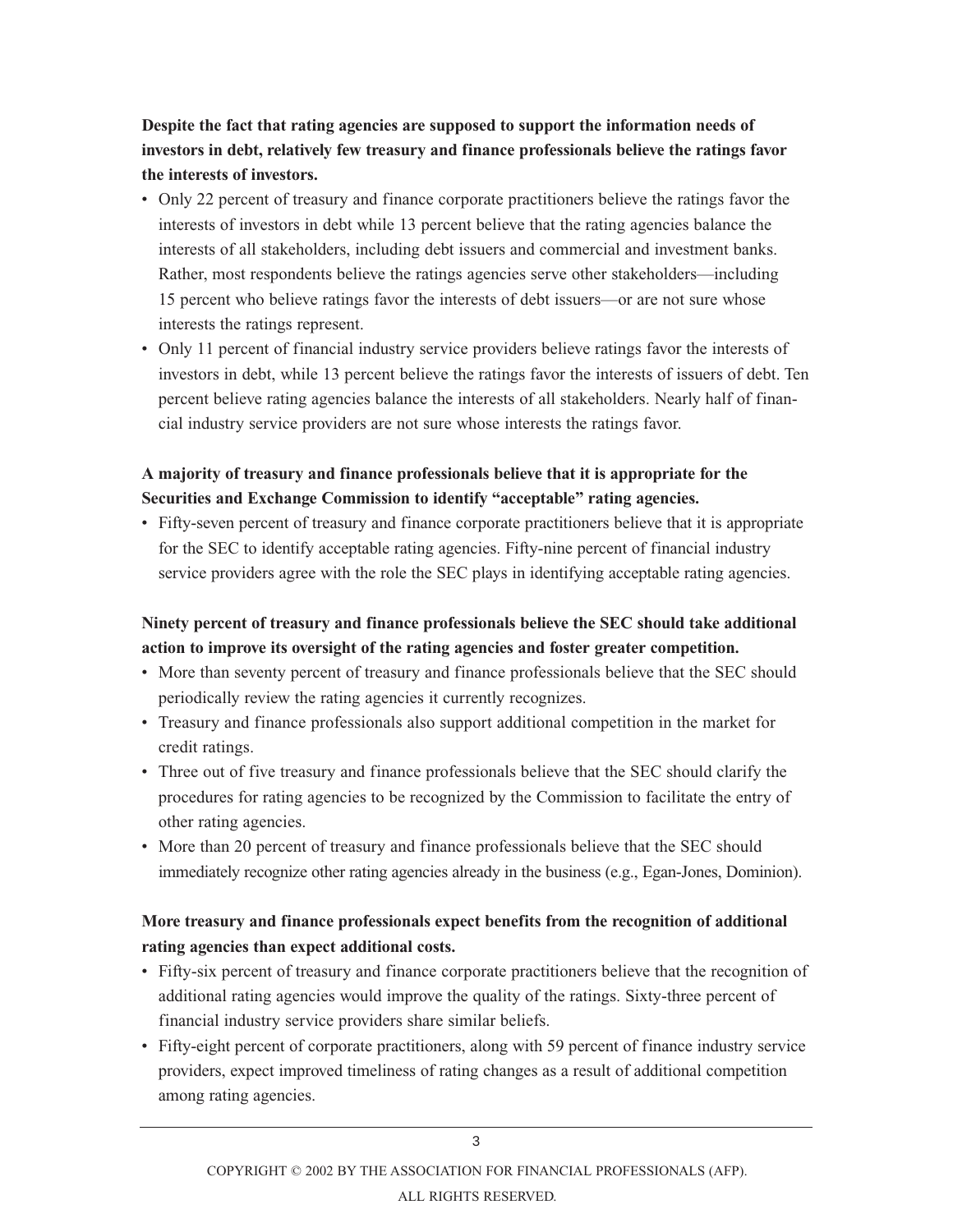- Forty-eight percent of corporate practitioners believe the recognition of additional rating agencies would increase certainty in the assessment of corporate credit risk. Sixty percent of financial industry service providers share similar beliefs.
- Less than half of corporate practitioners believe that additional competition would lead to increased expense for debt issuers while only a third of respondents believe expenses will increase for investors in debt.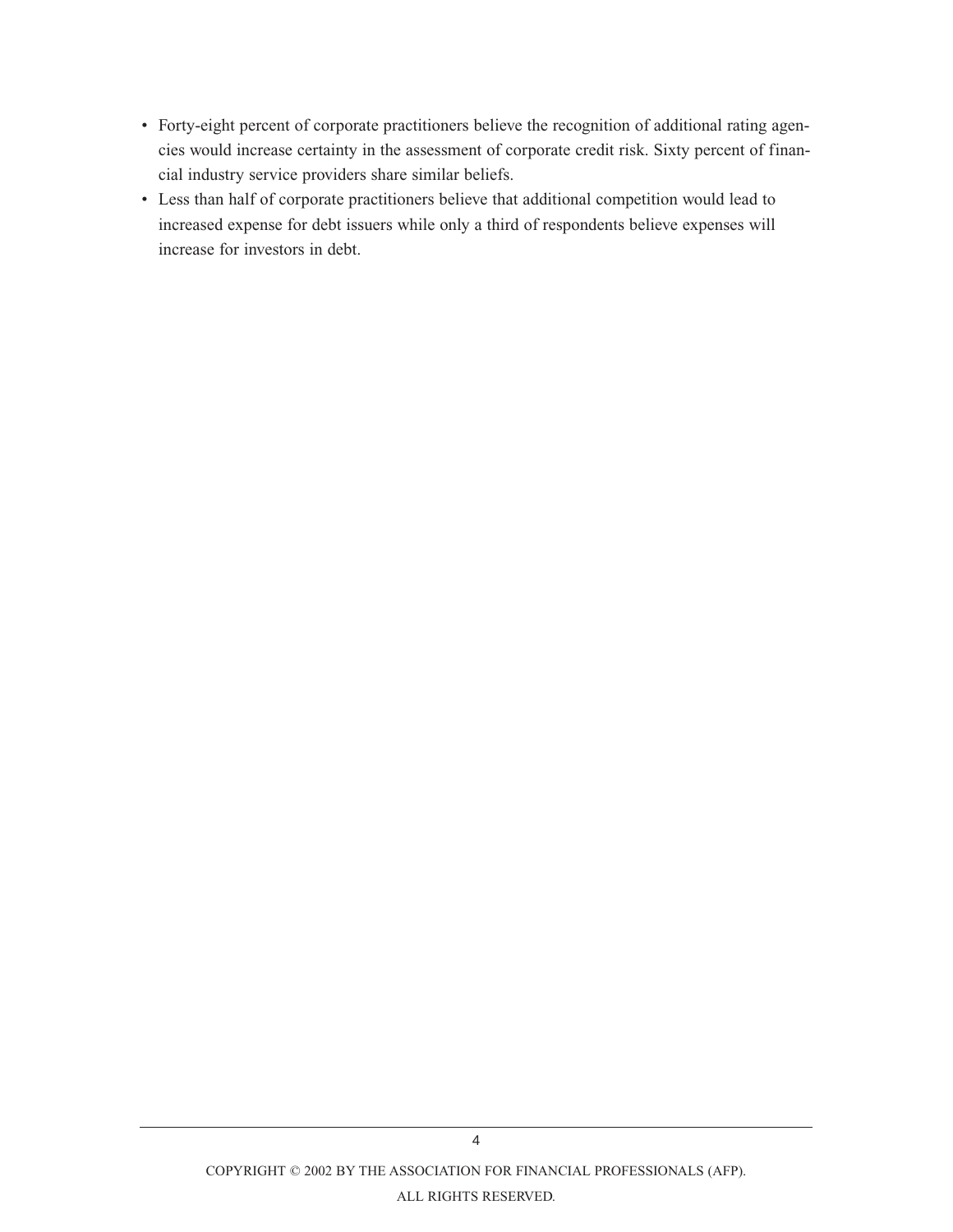# **Survey Findings**

# **Importance of the NRSROs**

Credit ratings affect nearly all businesses—regardless of whether a company issues debt. Just under half of the respondents to the survey work for a company that has rated debt, while the vast majority work for a company that uses ratings from an NRSRO to make investment decisions.

## **Issuers of Debt**

While many companies are able to issue debt without a rating from an NRSRO, non-rated debt is typically subject to higher interest rates and fees. As a result, many companies are reluctant or unable to issue debt without an NRSRO rating. Only 21 percent of survey respondents indicate that their company would be able to issue public debt without a rating from one of the "Big Three" agencies.

Despite being able to access analysis from all three NRSROs, most companies with rated debt tend to seek out ratings from only two of the three NRSROs. **Among the three NRSROs, most businesses that issue short-term debt receive a rating from both Moody's and Standard & Poor's (at least 90 percent each), while Fitch is less prevalent (40 percent). At least 90 percent of companies issuing long-term debt are rated by Moody's and Standard & Poor's, while only 36 percent receive ratings from Fitch.**

|                   | Short-term Debt | Long-term |
|-------------------|-----------------|-----------|
| Debt              |                 |           |
| Standard & Poor's | $92\%$          | $92\%$    |
| Moody's           | 90              |           |
| Fitch             |                 | 36        |

**Market Penetration of Rating Agencies Among Companies with Rated Debt** (Percentage of Respondents)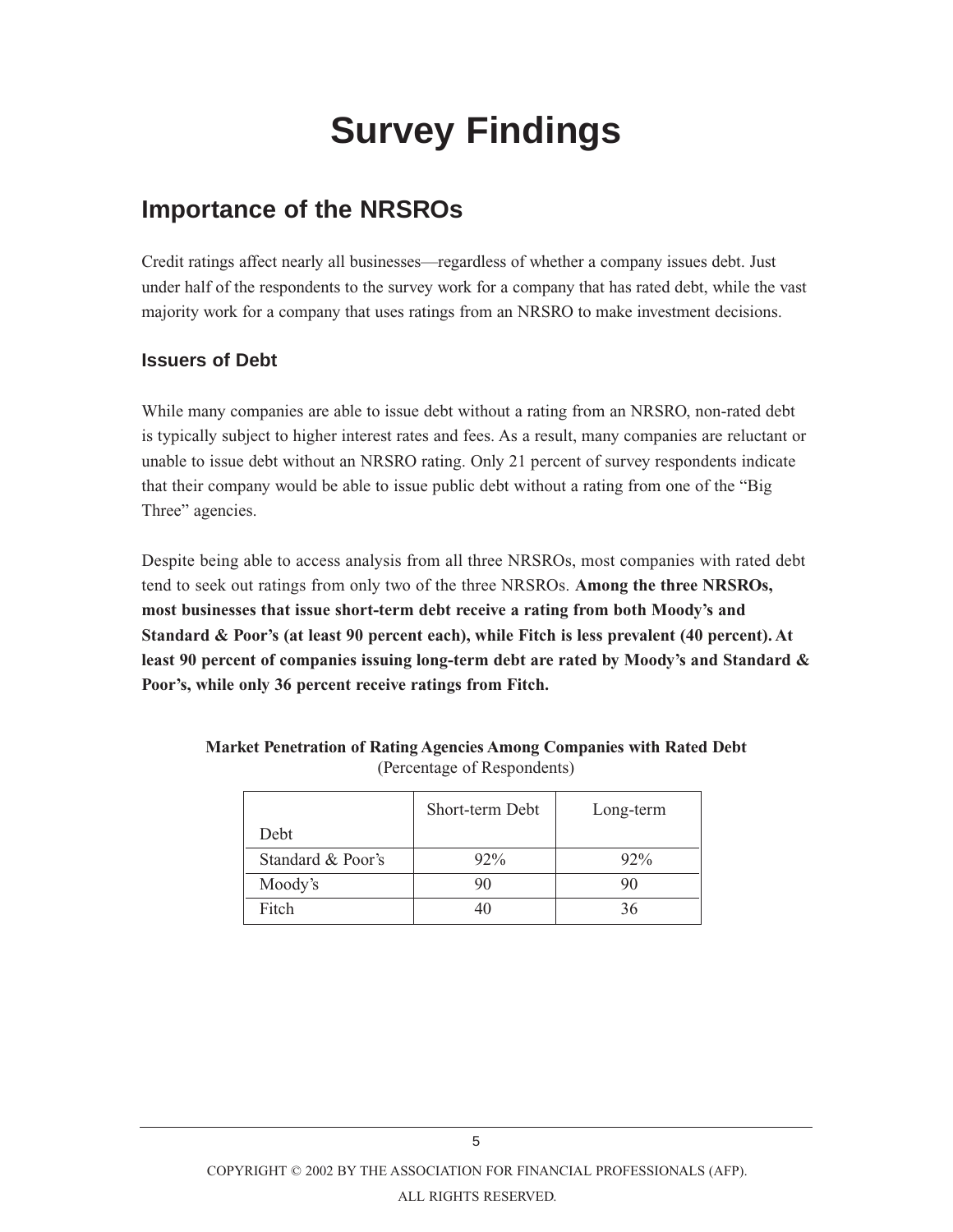### **Rating Triggers**

Credit and debt agreements held by companies may contain clauses called "rating triggers." These triggers may require an issuer to repay debt at an accelerated pace or reduce or eliminate the amount of credit available to a borrower if their ratings drop below a level specified in their agreement. **Over a quarter of respondents from companies with rated debt indicate that their company is subject to ratings triggers.**

#### **Investors in Debt**

Companies may rely on a number of resources to assess credit risk, including the analyses provided by NRSROs, when making investment decisions. Two of the three NRSROs dominate the market for information used for investment decisions. **More than 80 percent of survey respondents report that their company considers ratings from Moody's and Standard & Poor's to be acceptable sources of credit risk information per their company's investment policy. More than a third of respondents list analysis from Fitch as an acceptable source for credit risk information.**

|                   | Corporate     | Financial Industry       |
|-------------------|---------------|--------------------------|
|                   | Practitioners | <b>Service Providers</b> |
| Standard & Poor's | 88%           | 86%                      |
| Moody's           | 87            | 85                       |
| Fitch             | 34            | 35                       |
| None              |               |                          |

#### **Use of NRSROs for Investment Decisions** (Percentage of Respondents)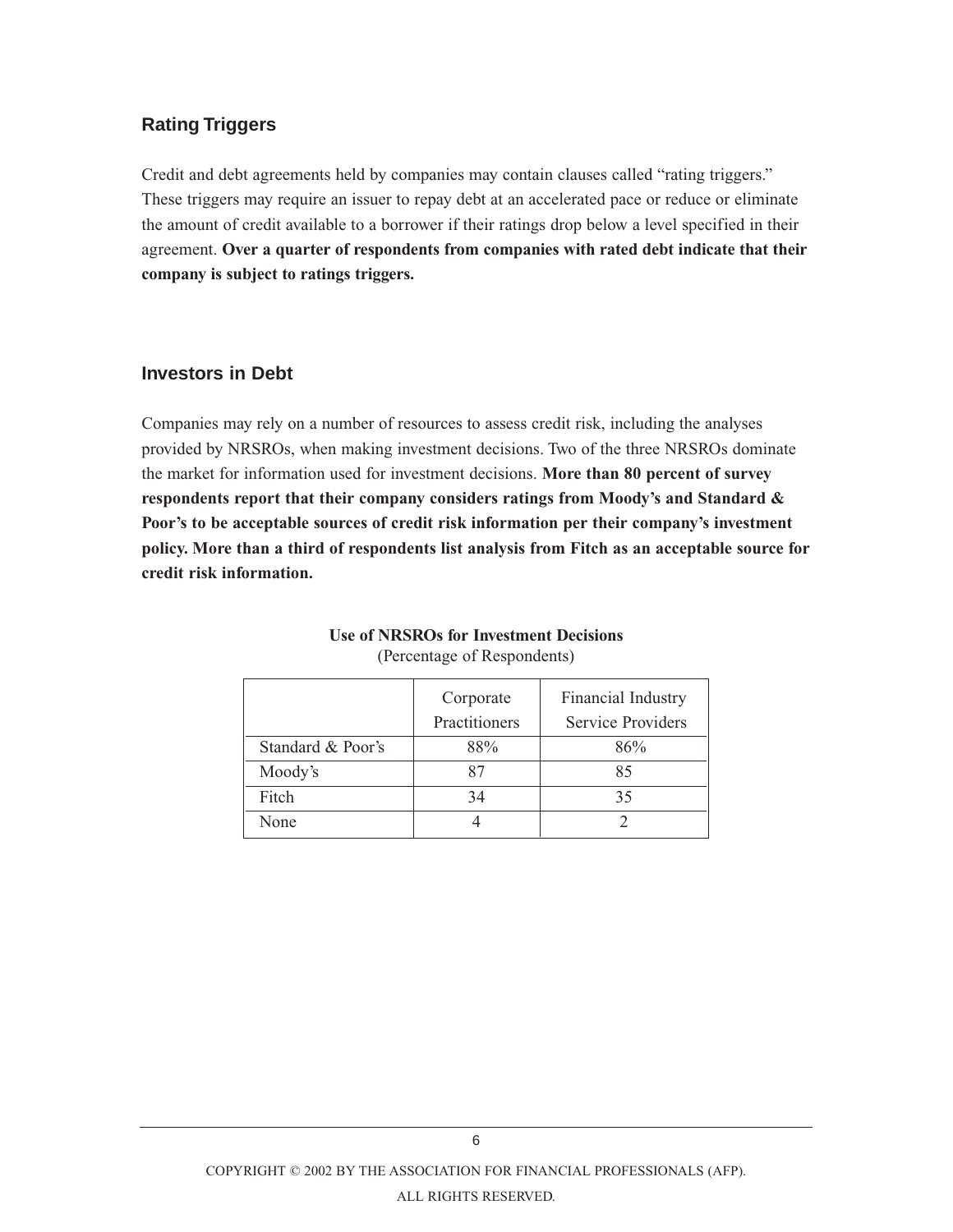# **Accuracy & Timeliness**

### **Accuracy**

*Debt Issuers*

**Twenty-nine percent of corporate practitioners believe the ratings on their company's shortterm and long-term debt are inaccurate.** Sixty-five percent of respondents believe the ratings of their company's short-term and long-term debt are accurate.

Not all of the respondents who believe their company's ratings are inaccurate are from companies that recently received a ratings downgrade. Among those working for companies that recently experienced a downgrade, 37 percent of respondents believe their company's ratings inaccurately reflect their company's financial situation. Twenty-six percent of practitioners from companies that recently experienced a ratings upgrade also believe their company's ratings are inaccurate.

|                   |               |                          | Corporate      |
|-------------------|---------------|--------------------------|----------------|
|                   | All Corporate | Corporate Practitioners- | Practitioners- |
|                   | Practitioners | Recent Downgrade         | Recent Upgrade |
| Strongly agree    | $21\%$        | 10%                      | 20%            |
| Somewhat agree    | 44            | 45                       | 50             |
| Neither           | 6             | 8                        |                |
| Somewhat disagree | 21            | 29                       | 18             |
| Strongly disagree |               | 8                        | 8              |

#### **Agreement on Whether Company's Ratings Are Accurate** (Percentage Distribution)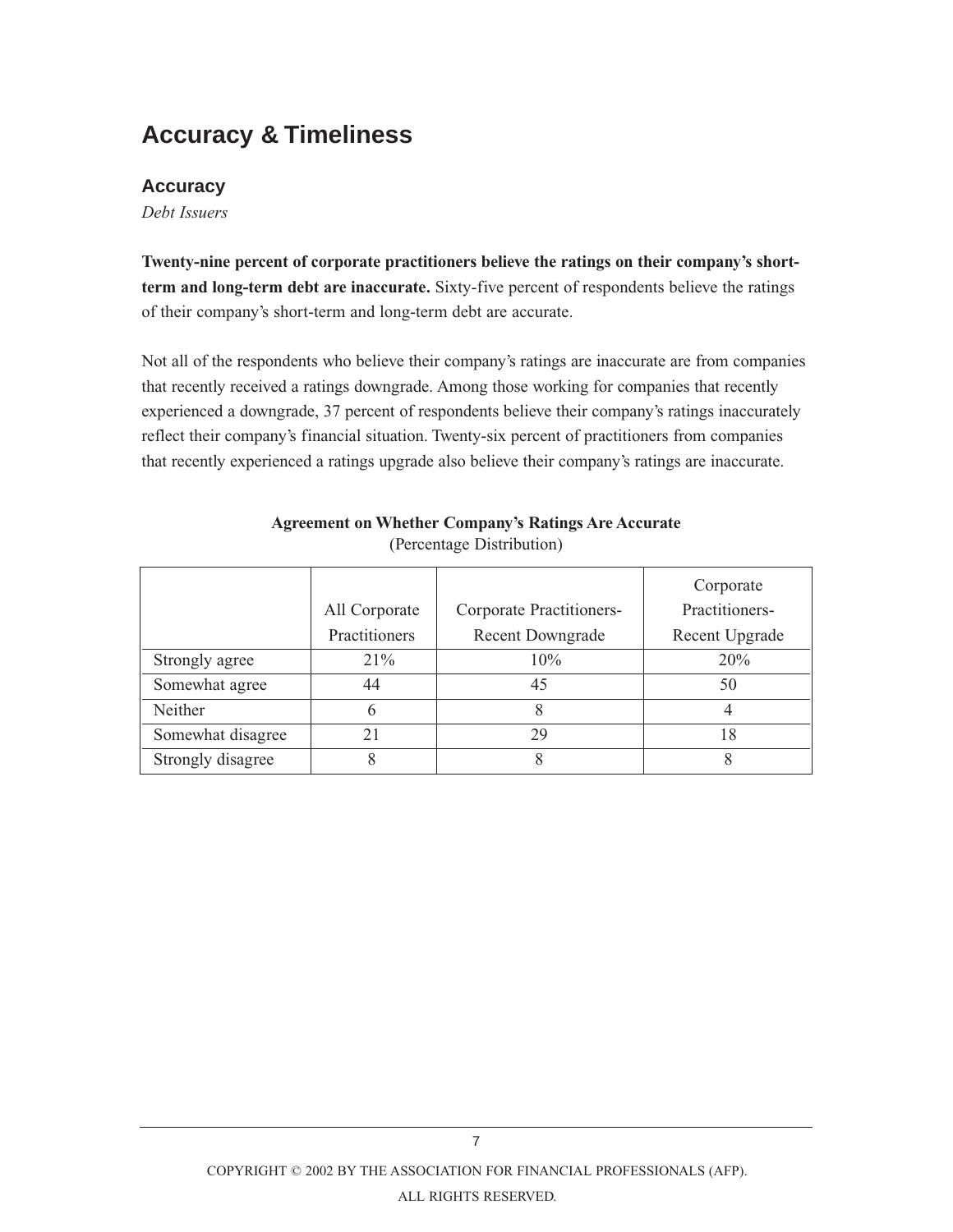While most treasury and financial professionals working for companies with rated debt have confidence in the rating agencies' knowledge of their company and their industry, one out of five respondents disagree with each of these statements. **Only 62 percent of respondents agree with the statement "the rating agencies understand my company." Further, 66 percent of respondents believe the rating agencies understand the industry in which their company operates. Finally, two-thirds of respondents are pleased with the frequency with which the rating agencies' staff meet with their company's staff.**

|                   | Agencies   | Agencies   | Agencies Meet           |
|-------------------|------------|------------|-------------------------|
|                   | Understand | Understand | with Company            |
|                   | Company    | Industry   | <b>Staff Frequently</b> |
| Strongly agree    | 19%        | 25%        | 27%                     |
| Somewhat agree    | 43         | 41         | 39                      |
| Neither           | 14         | 12         | 15                      |
| Somewhat disagree | 19         | 17         |                         |
| Strongly disagree |            | 5          | 8                       |

**Evaluation of Rating Agencies' Understanding of Companies and Industries**  (Percentage Distribution)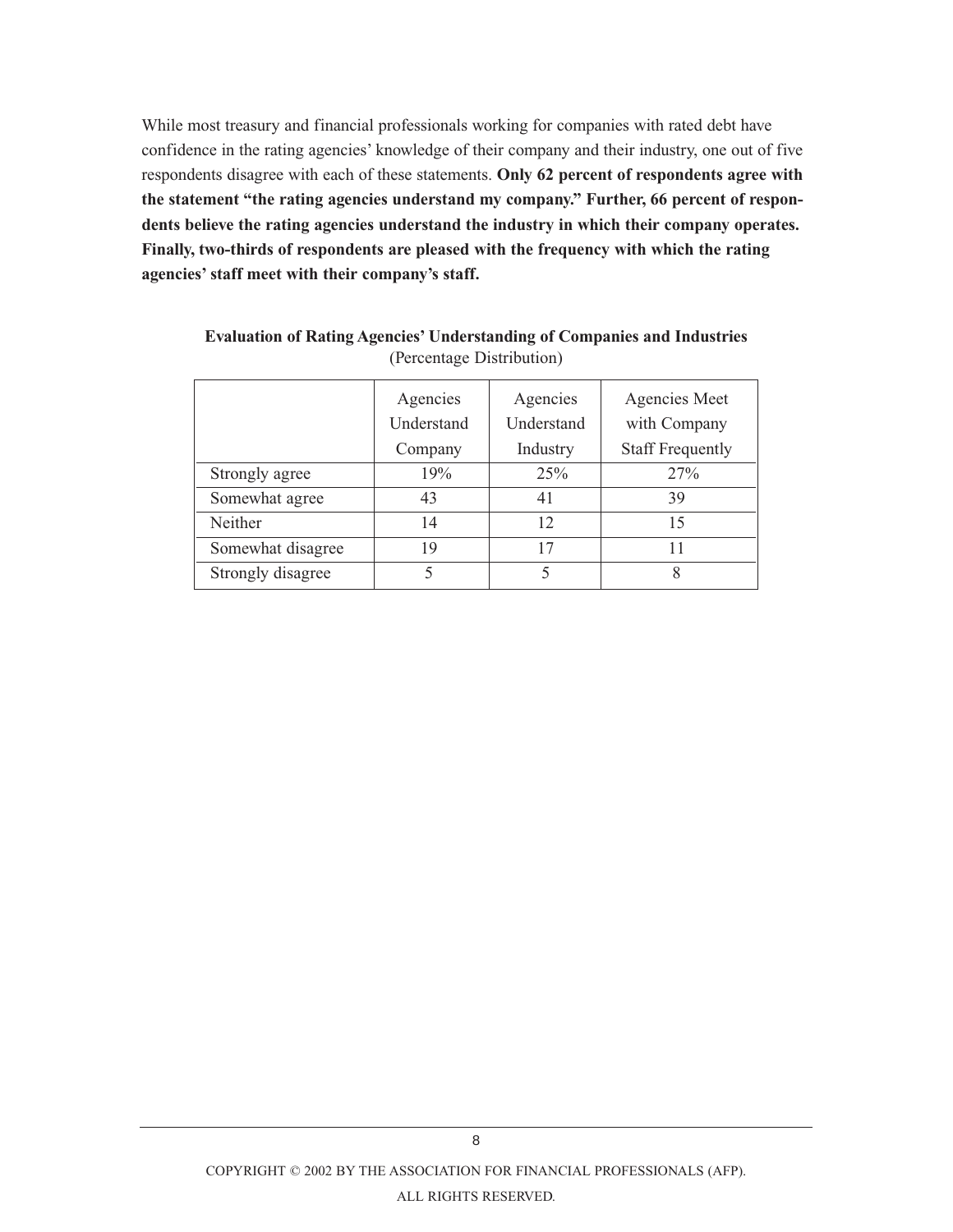#### **Accuracy**

*Investors*

Treasury and finance professionals who use rating agency analysis for investment decisions share the opinions of those who work for companies with rated debt. While a majority of respondents believe the ratings are accurate, many others either believe the credit ratings of the companies in which they invest are inaccurate or are unsure of their accuracy.

**Among corporate practitioners from companies that use ratings for investment decisions, only 65 percent believe the ratings of companies in which their company invests are accurate.** AFP members who work for financial industry service providers—such as banks—hold a similar, if somewhat more positive, viewpoint. Three-quarters of respondents from financial industry service providers believe the ratings of the companies in which their company invest are accurate.

|                   | Corporate     | Financial Industry       |
|-------------------|---------------|--------------------------|
|                   | Practitioners | <b>Service Providers</b> |
| Strongly agree    | $7\%$         | 9%                       |
| Somewhat agree    | 58            | 66                       |
| Neither           | 21            | 21                       |
| Somewhat disagree | 12            |                          |
| Strongly disagree |               | *                        |

#### **Agreement by Investors that Credit Ratings are Accurate** (Percentage Distribution)

\*Less than one percent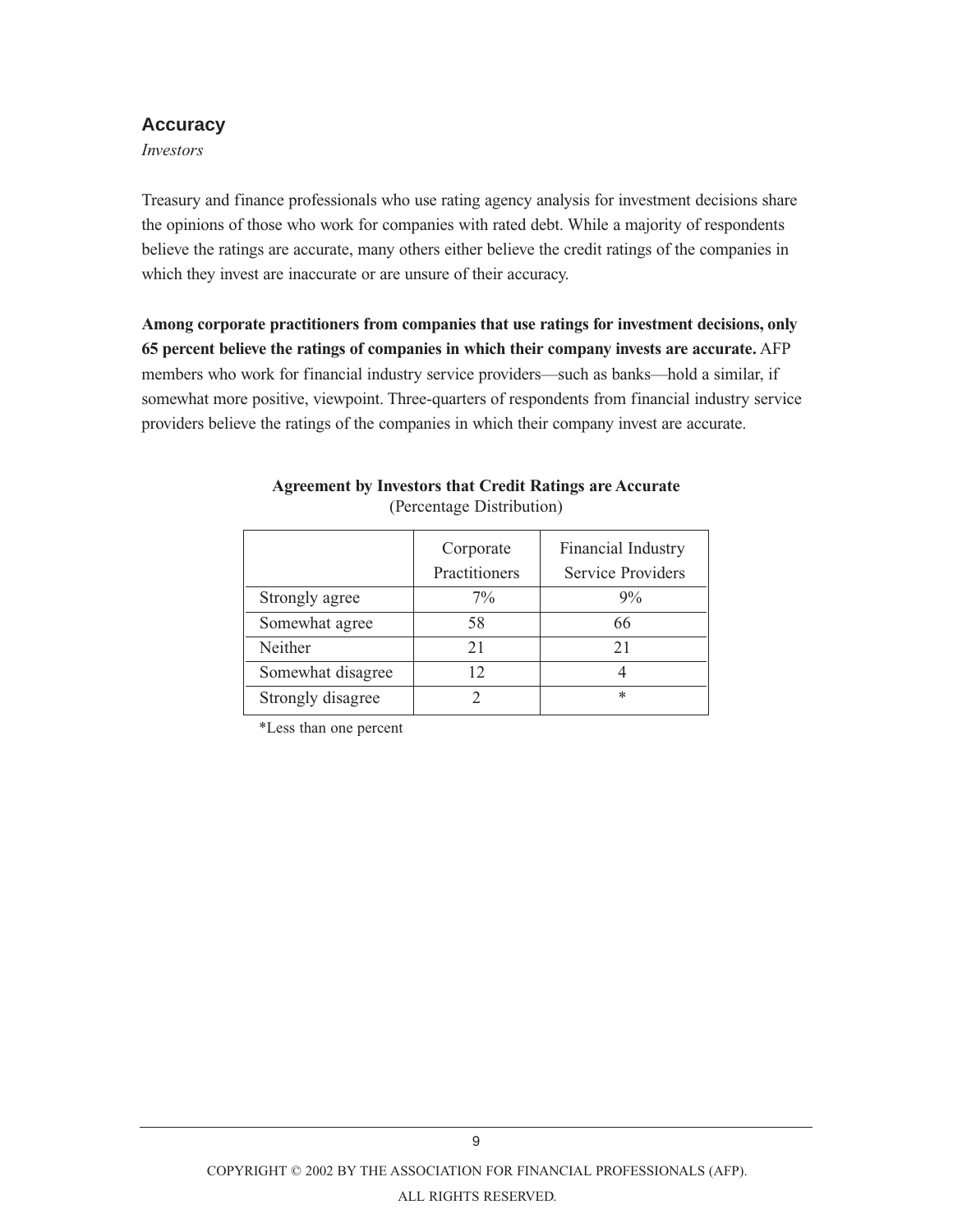## **Timeliness**

*Debt Issuers and Investors*

Most respondents—whether they work for a company with rated debt or use ratings for investment decisions—do not believe that ratings reflect changes in a company's finances in a timely fashion. **Only 40 percent of corporate practitioners from companies with rated debt believe that changes in their company's ratings have been timely. Further, only 37 percent of corporate practitioners who use ratings for investment decisions believe changes in the ratings are timely.**

|                   |                      | Corporate                   |                    |
|-------------------|----------------------|-----------------------------|--------------------|
|                   | Corporate            | Practitioners from          |                    |
|                   | <b>Practitioners</b> | Companies that              |                    |
|                   | from Companies       | Use Ratings for             | Financial Industry |
|                   | w/ Rated Debt        | <b>Investment Decisions</b> | Service Providers  |
| Strongly agree    | $11\%$               | $4\%$                       | 8%                 |
| Somewhat agree    | 29                   | 33                          | 35                 |
| Neither           | 22                   | 25                          | 29                 |
| Somewhat disagree | 28                   | 28                          | 25                 |
| Strongly disagree | 10                   | 10                          | 3                  |

#### **Agreement on Whether Company's Ratings Are Timely** (Percentage Distribution)

Corporate practitioners indicate that it can take months or even a year or more for a change in their company's financial condition to be reflected in the ratings. Slightly more than half of practitioners from companies that have experienced a ratings downgrade report that it took the ratings agencies between one and six months for a deterioration in their company's financials to be reflected in their ratings. **Twenty-seven percent of respondents said the downgrade took place more than six months after the deterioration in the company's financials.**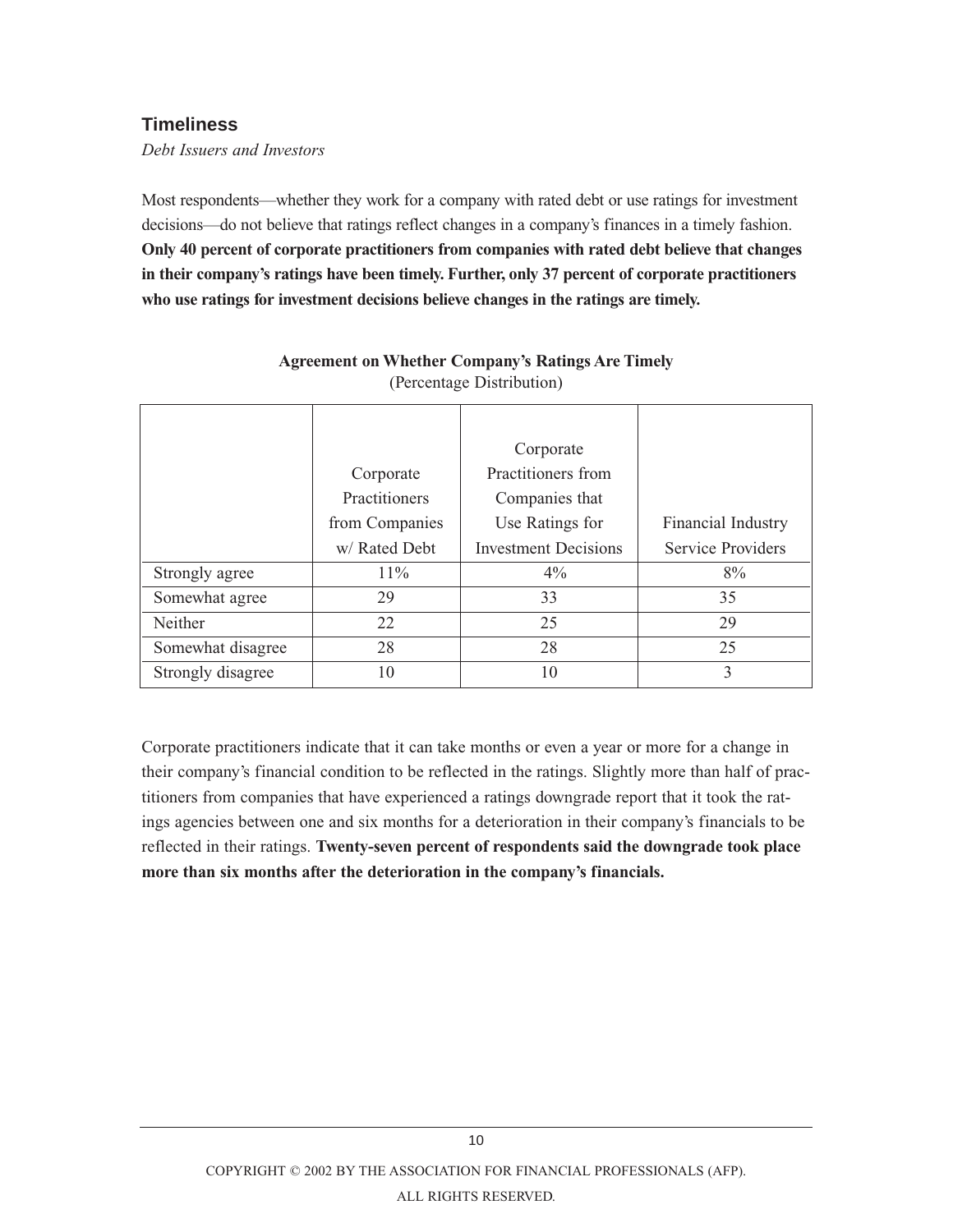Rating upgrades can take even longer. **Fifty-seven percent of respondents who represent companies that have experienced a ratings upgrade report that the upgrade took place more than six months after the improvement in the company's financials.**

|                      | Downgrades | Upgrades |
|----------------------|------------|----------|
| Less than a month    | $22\%$     | 14%      |
| One to six months    |            |          |
| Six months to a year |            | フフ       |
| More than a year     |            |          |

**Length of Time for Ratings Changes—Companies that Have Experienced a Change** (Percentage Distribution)

## **Determinants of Ratings**

Credit ratings are supposed to reflect a creditor's ability to service and ultimately repay debt. **Yet, 33 percent of corporate practitioners believe their company's ratings are more reflective of the industry in which it operates than the company's finances.** Only 17 percent of respondents believe their company's ratings are more reflective of the company's finances. Forty-three of respondents believe their company's ratings reflect a balance between their company's finances and the industry.

## **Opinions on Whether Ratings Are More Reflective of Company's Finances or the Industry in Which it Operates** (Percentage Distribution)

| Company finances                   | 17% |
|------------------------------------|-----|
| Industry in which company operates | 33  |
| Balanced between both              |     |
| Don't know                         |     |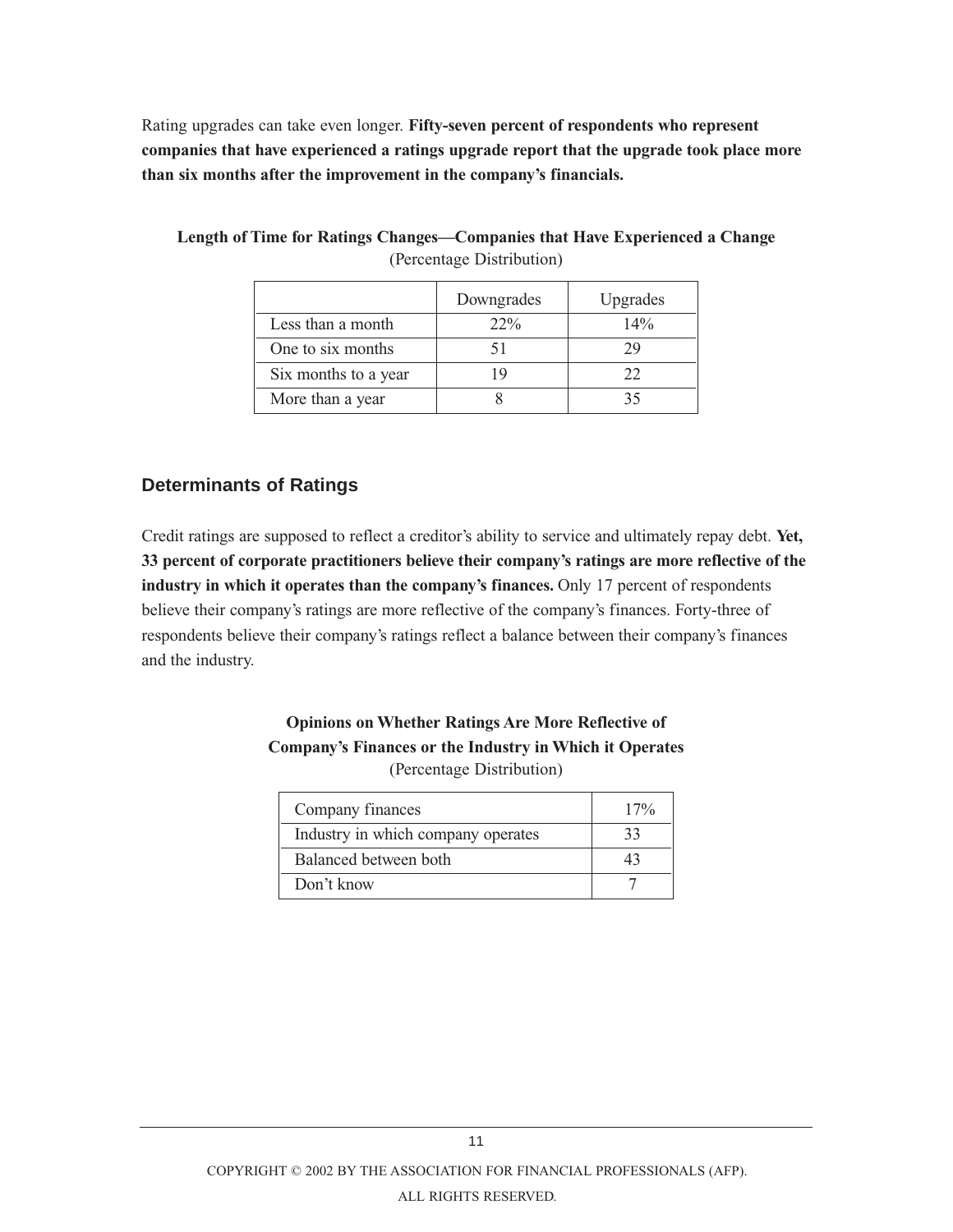# **Assisting Investors**

Rating agencies have been providing opinions on the creditworthiness of issuers of debt to assist investors for over 100 years. However, relatively few treasury and finance professionals believe the ratings favor the interests of investors. **Only 22 percent of corporate practitioners believe the ratings most favor the interests of investors in debt.**

Treasury and finance professionals instead believe the ratings favor other interests. Fifteen percent of respondents believe the ratings most favor issuers of debt, while another 15 percent of corporate practitioners believe rating agency ratings most favor either commercial or investment banks. Commercial and investment banks may play different roles in relation to a company that issues debt or borrows. First, both commercial and investment banks may invest in debt and therefore may have the same interests as investors. Banks can also profit by lending to a company and by providing services to the debt issuer.

|                        | <b>Corporate Practitioners</b> | Financial Industry Service Providers |
|------------------------|--------------------------------|--------------------------------------|
| Investors in debt      | $22\%$                         | $11\%$                               |
| Issuers of debt        |                                |                                      |
| Investment banks       |                                |                                      |
| Commercial banks       |                                |                                      |
| Interests are balanced |                                |                                      |
| Don't know             | 35                             | 50                                   |

#### **The Interests Credit Ratings Favor** (Percentage Distribution)

Treasury and finance professionals from companies that do not issue rated debt, including those from banks, are even more skeptical about who the rating agencies most favor. Only nine percent of corporate practitioners who work for a company that does not issue rated debt, along with 11 percent of financial industry service providers, believe the ratings favor the interests of investors in debt. This compares with 38 percent of corporate practitioners from companies with rated debt. A possible reason for the difference in opinion is that staff from companies with rated debt must interact with personnel from the rating agencies and, therefore, may have a better appreciation of how the agencies develop ratings.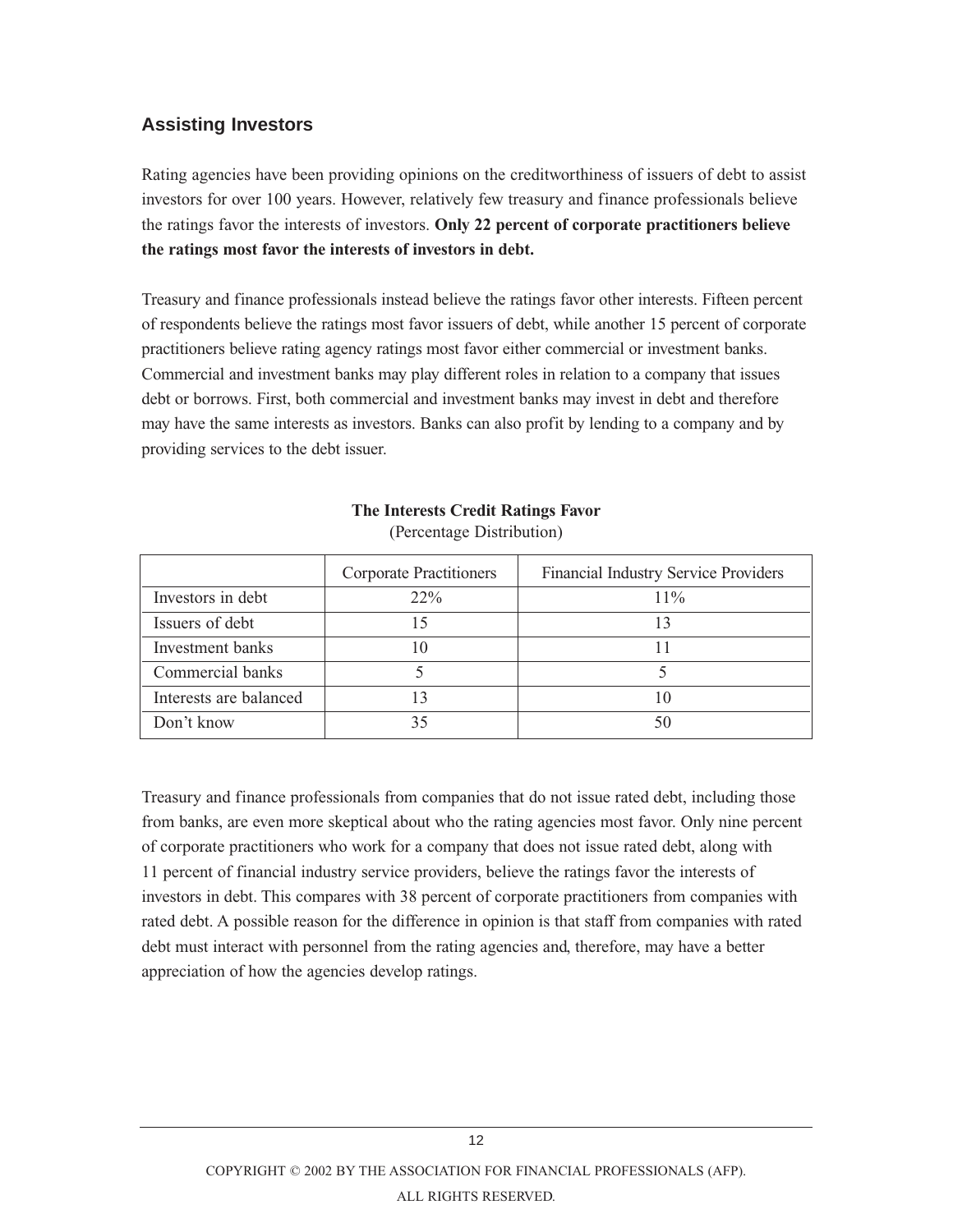# **Alternative Sources of Information**

When making investment decisions, many companies tap other resources for credit risk information to supplement the analysis provided by the three NRSROs. **Eighty-three percent of corporate practitioner respondents indicate that their company turns to information sources beyond the NRSROs when making investment decisions.** These resources, however, are not adequate by themselves for most companies' investment policies.

The three alternative external resources most cited by corporate practitioners are Dun & Bradstreet (48 percent), investment banker research (36 percent), and A.M. Best Company (26 percent). In addition, 42 percent of practitioners report that their company has developed proprietary research.

Respondents from financial industry service providers use alternative information resources in a similar fashion. Seventy-eight percent of respondents report using Dun & Bradstreet while 22 percent indicate that their company uses A.M. Best Company. Sixty-eight percent of respondents use information developed from internal proprietary research while 17 percent turn to research prepared by investment bankers.

|                                          | Corporate<br>Practitioners | Financial Industry<br>Service Providers |
|------------------------------------------|----------------------------|-----------------------------------------|
| A.M. Best Company                        | 26%                        | $22\%$                                  |
| Dominion Bond Rating Service             | 4                          | 4                                       |
| Dun & Bradstreet                         | 48                         | 78                                      |
| <b>Egan-Jones Rating Company</b>         |                            | 3                                       |
| <b>KMV</b>                               |                            | 13                                      |
| Lace Financial                           | 3                          | 4                                       |
| Other rating agencies                    |                            | 3                                       |
| Internal research                        | 42                         | 68                                      |
| Research from investment bankers         | 36                         | 17                                      |
| Other                                    | 7                          | 6                                       |
| Company does not consult other resources | 17                         | 3                                       |

#### **Other Resources Used to Make Investment Decisions** (Percentage of Respondents)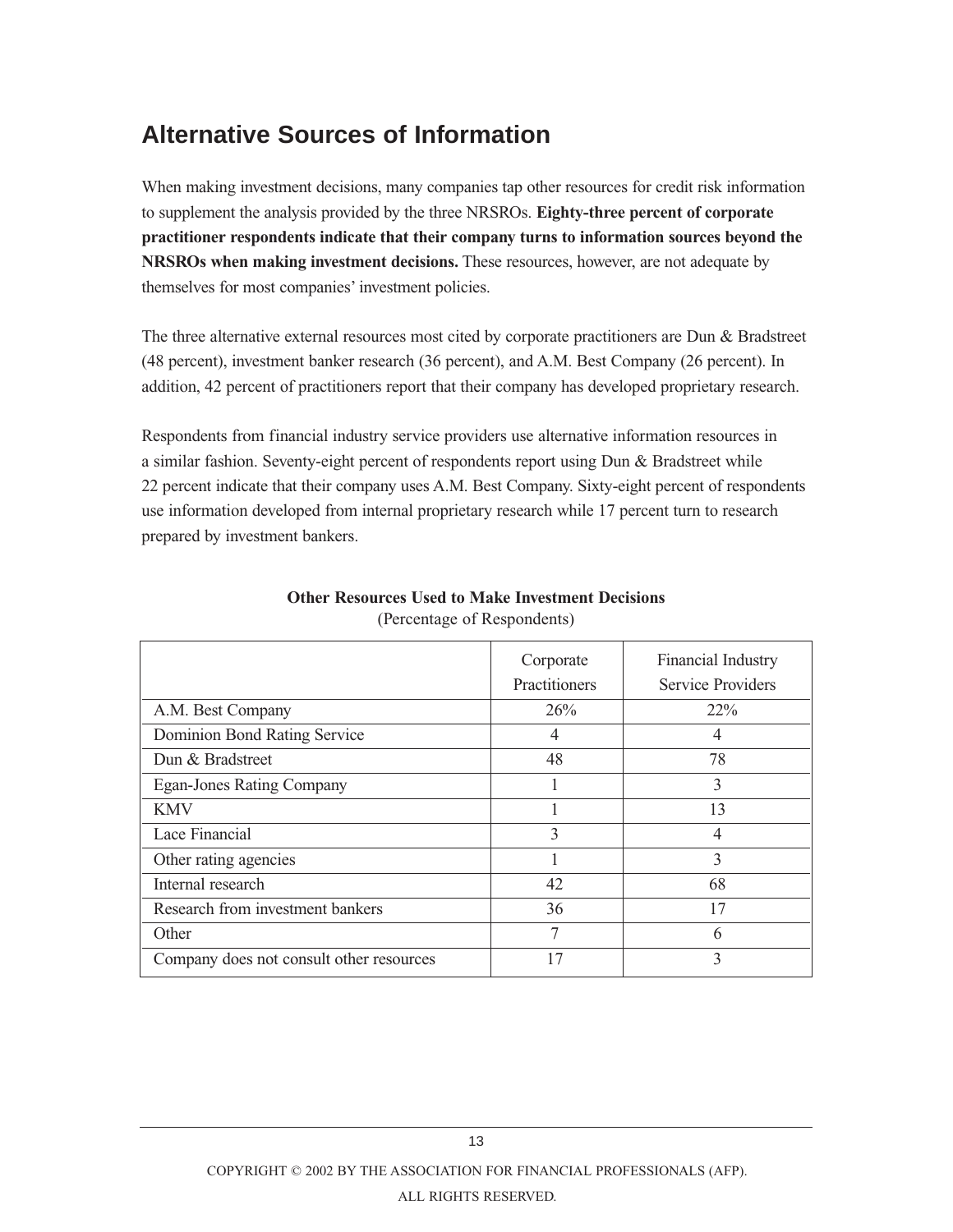# **The Role of the SEC**

Since 1975, the SEC has been responsible for recognizing rating agencies as NRSROs. Treasury and finance professionals believe that the SEC should continue its oversight of the NRSROs. In addition, survey respondents believe the SEC should take additional action to improve its oversight of the rating agencies and foster greater competition.

**Fifty-seven percent of corporate practitioners believe that it is appropriate for the SEC to determine which rating agencies are acceptable for purposes of assessing credit risk in regulated portfolios.** Only 18 percent of respondents disagree with the SEC's role. Fiftynine percent of financial industry service providers also support the SEC's role, with only 11 percent dissenting.

|                               | Corporate<br>Practitioners | Financial Industry<br><b>Service Providers</b> |
|-------------------------------|----------------------------|------------------------------------------------|
| SEC's role is appropriate     | 57%                        | 59%                                            |
| SEC's role is not appropriate | 18                         |                                                |
| Do not know                   | 25                         | 30                                             |

#### **Appropriateness of SEC's Role in Recognizing Rating Agencies** (Percentage Distribution)

# **Expanded Role for the SEC**

Most treasury and finance professionals support proposals for the SEC to expand its oversight of the rating agencies beyond simple recognition of NRSROs. **More than ninety percent of survey respondents believe the SEC should take additional steps in its oversight of the rating agencies.** A majority of respondents agree that these additional steps should include periodic review of NRSROs and clarifying the procedures for the recognition of additional agencies. Even respondents who believe the SEC should not be recognizing rating agencies support an expanded role for the SEC should the Commission's role continue.

Currently, the SEC does not periodically review the methodologies and performance of NRSROs. Once the SEC recognizes a rating agency as an NRSRO, there is no ongoing process to ensure the agency's methodologies and procedures remain valid.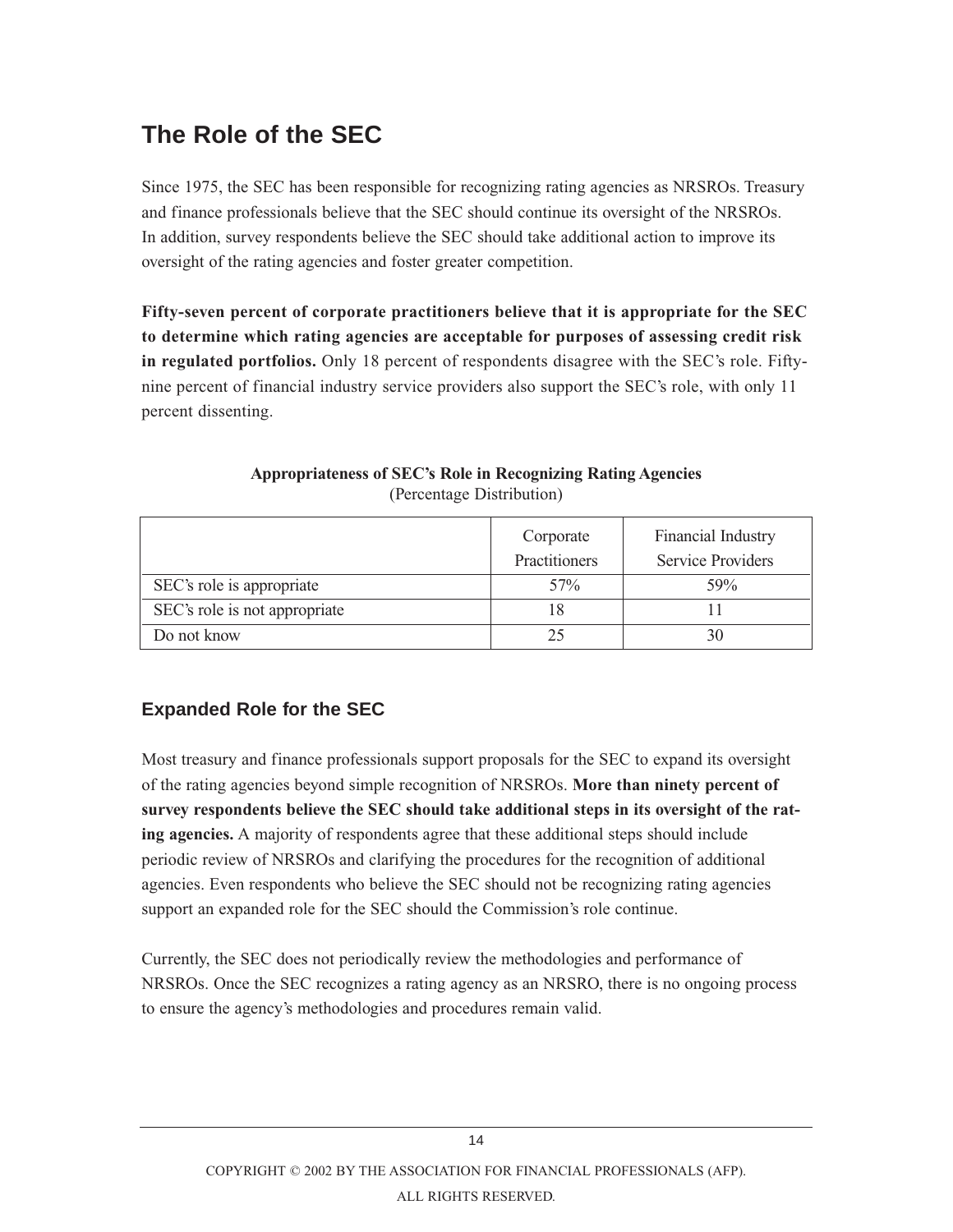Most survey respondents believe a periodic review of the rating agencies is necessary. **Seventy-three percent of corporate practitioners, along with 71 percent of respondents from financial industry service providers, believe that the SEC should periodically review the rating agencies it currently recognizes, for example, every five years.**

Some observers, including some rating agencies that have attempted to be recognized as an NRSRO, argue that there is no defined process for credit agencies to achieve NRSRO status. Without additional rating agencies—or at least the threat of entry by other agencies—some observers believe the three major agencies have little motivation to improve their performance. Most treasury and finance professionals agree the SEC should take steps to clarify the process for agencies to achieve NRSRO status. **Sixty-five percent of corporate practitioners and 60 percent of respondents from financial service providers believe the SEC should clarify its procedures for rating agencies to be recognized as NRSROs.**

Recently, several rating agencies, including Egan-Jones and Dominion, sought NRSRO status and were rejected. Some observers believe that granting NRSRO status to at least one of these companies would provide additional competition that could result in improved accuracy and timeliness of ratings. **Twenty-three percent of corporate practitioners, along with 22 percent of respondents from financial industry service providers, support the immediate recognition of at least one rating agency currently conducting business without NRSRO status.**

|                                                  | Corporate            | Financial Industry       |
|--------------------------------------------------|----------------------|--------------------------|
|                                                  | <b>Practitioners</b> | <b>Service Providers</b> |
| Periodically review rating agencies              | 73%                  | 71%                      |
| Clarify procedures for rating agency recognition |                      | 60                       |
| Immediately recognize other rating agencies      |                      |                          |
| $\cdot$ ther                                     |                      |                          |

**Additional Actions that the SEC Should Take in its Oversight of Rating Agencies**

(Percentage of Respondents)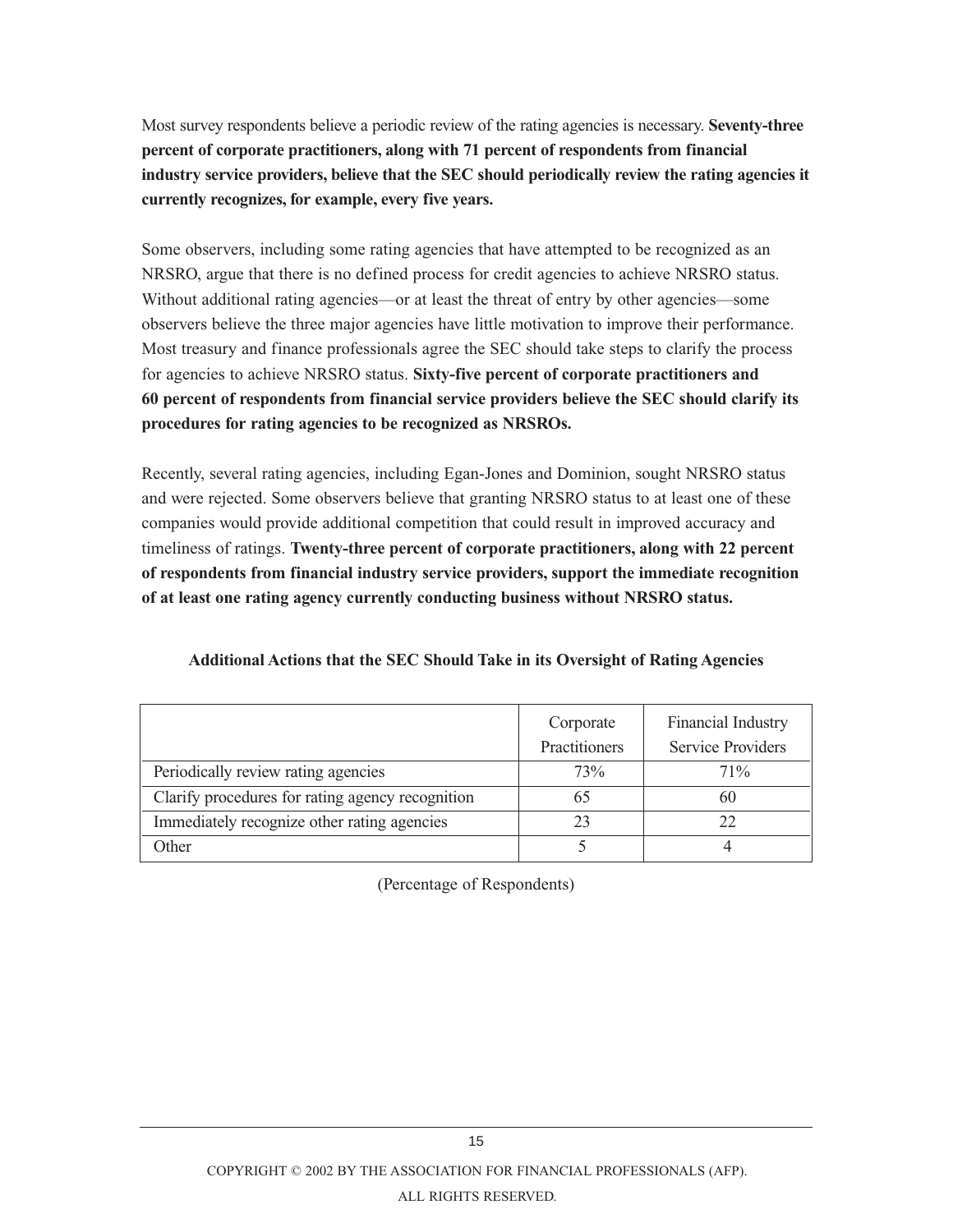# **The Impact of Entry**

Treasury and finance professionals support the entry of competitors to Moody's, Standard & Poor's, and Fitch in the marketplace for ratings information. They believe additional competition would increase both the accuracy and timeliness of credit ratings and ultimately lead to greater certainty in the assessment of corporate credit risk. Further, they are more likely to believe that there will be benefits from additional competition than they are to believe there will be increased costs.

Most respondents indicate that the following beneficial outcomes would result from the recognition of additional rating agencies:

- **Fifty-six percent of treasury and finance corporate practitioners, along with 63 percent of finance industry service providers, believe the recognition of additional rating agencies would improve the quality of ratings.**
- **Fifty-eight percent of corporate practitioners, plus 76 percent of financial industry service providers, believe entry of other rating agencies would reduce the time it typically takes the rating agencies to account for material financial changes in their ratings.**
- **Forty-eight percent of corporate practitioners, along with 60 percent of financial industry service providers, believe that additional choices for rating agencies would increase certainty when assessing corporate credit risk.**

More treasury and finance professionals expect benefits from the recognition of additional rating agencies than expect additional costs. Forty-six percent of corporate practitioners, along with 43 percent of financial industry service providers, believe expenses would rise for issuers of debt. A third of corporate practitioners, along with 36 percent of financial industry service providers, believe expenses would rise for investors in debt.

|                                              | Corporate     | Financial Industry       |
|----------------------------------------------|---------------|--------------------------|
|                                              | Practitioners | <b>Service Providers</b> |
| Improved ratings quality                     | 56%           | 63%                      |
| Improved timeliness                          | 58            | 76                       |
| Greater certainty when assessing credit risk | 48            | 60                       |
| Increased expense for debt issuers           | 46            | 43                       |
| Increased expense for investors              |               | 36                       |

## **Impact of Recognizing Additional Rating Agencies**

(Percentage of Respondents Choosing "Strongly Agree" or "Somewhat Agree")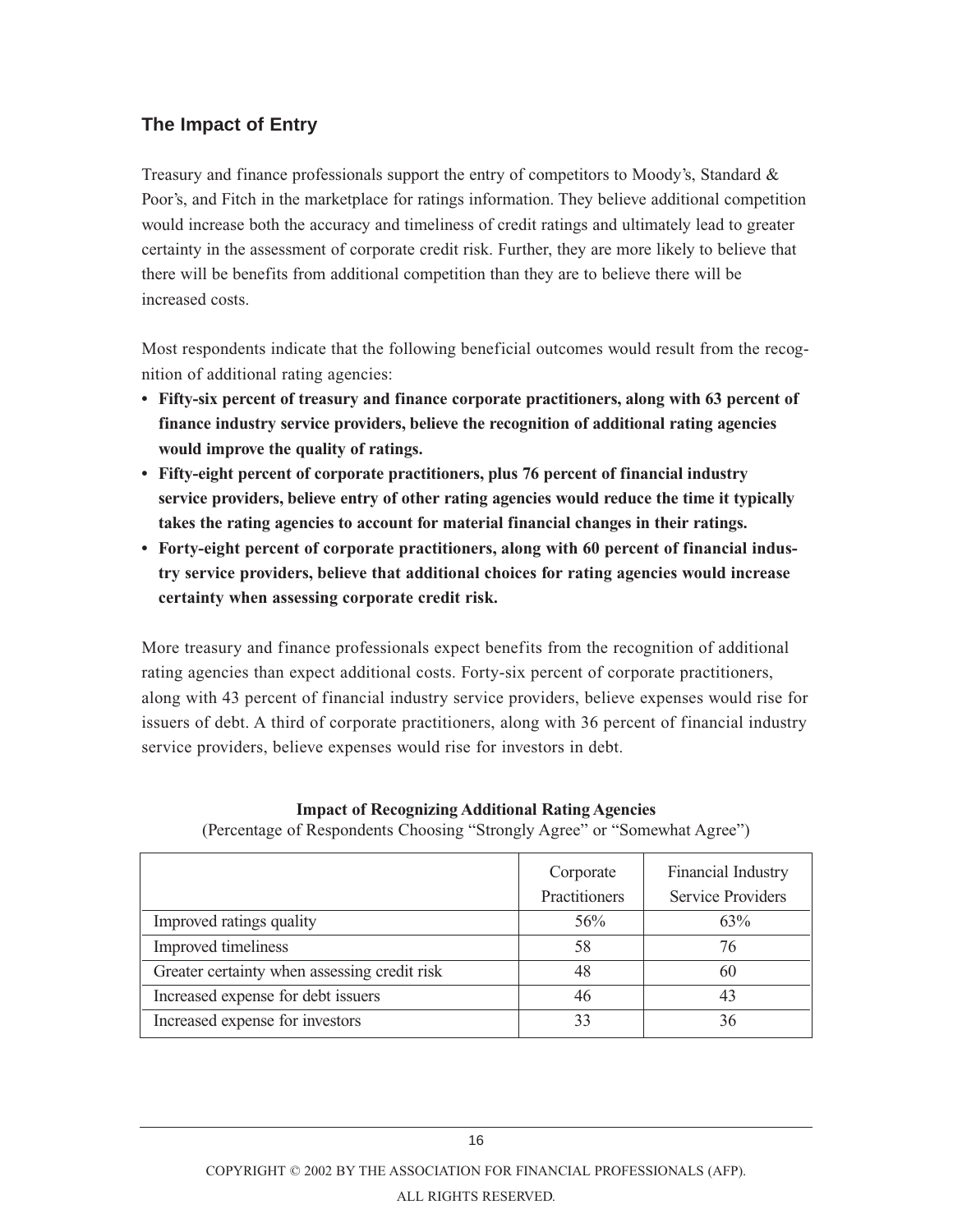# **Appendices**

**Appendix A: Methodology Appendix B: Background**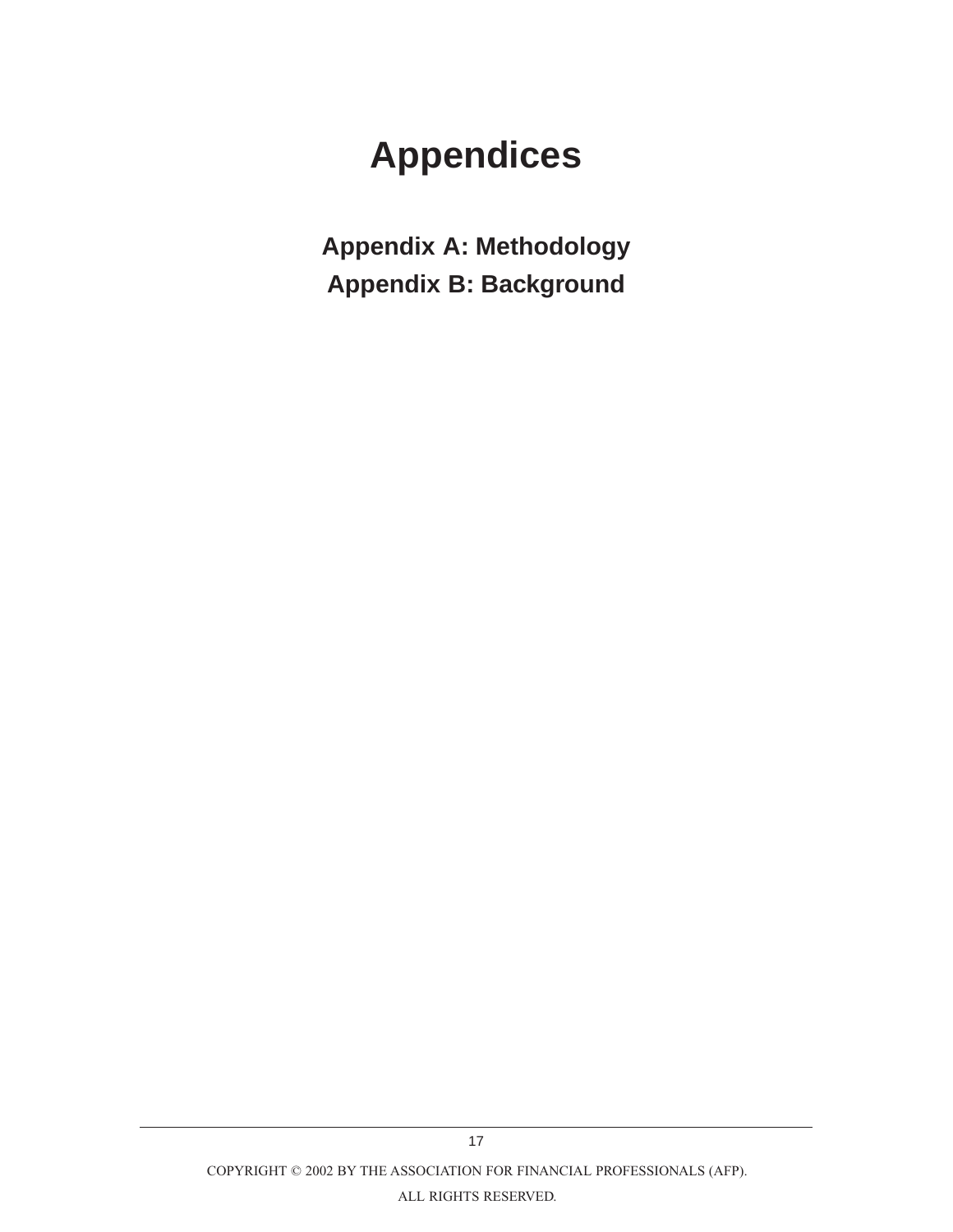# **Appendix A: Methodology**

In September 2002, the Association for Financial Professionals e-mailed a 17-question survey to more than 2,700 practitioner members of AFP holding senior level job titles<sup>1</sup>. 327 surveys were returned. AFP also sent the same survey to prospective practitioner members of AFP, producing an additional 207 completed surveys. At the same time, AFP sent a nine-question survey to financial industry service providers who indicated their employer is a bank, generating a response of 181 surveys. At a 95 percent confidence level, the responses from practitioners are accurate within a four-percentage point interval. For responses from finance industry service providers, the 95 percent confidence interval is seven percentage points.

The respondents to this survey are similar to the demographic profile of AFP's membership. Among corporate practitioners, the typical respondent works for a company with annual revenues slightly less than \$1 billion. As a comparison, the typical AFP corporate practitioner member works for a company with revenues slightly greater than \$1 billion. More than half of the respondents from financial industry service providers work for banks with assets greater than \$20 billion.

The survey questionnaires are available on the Research page of AFP's Web site at www.AFPonline.org*.*

<sup>1</sup> Senior job titles include CEO, CFO, president, vice president, assistant vice president, director, treasurer, and assistant treasurer.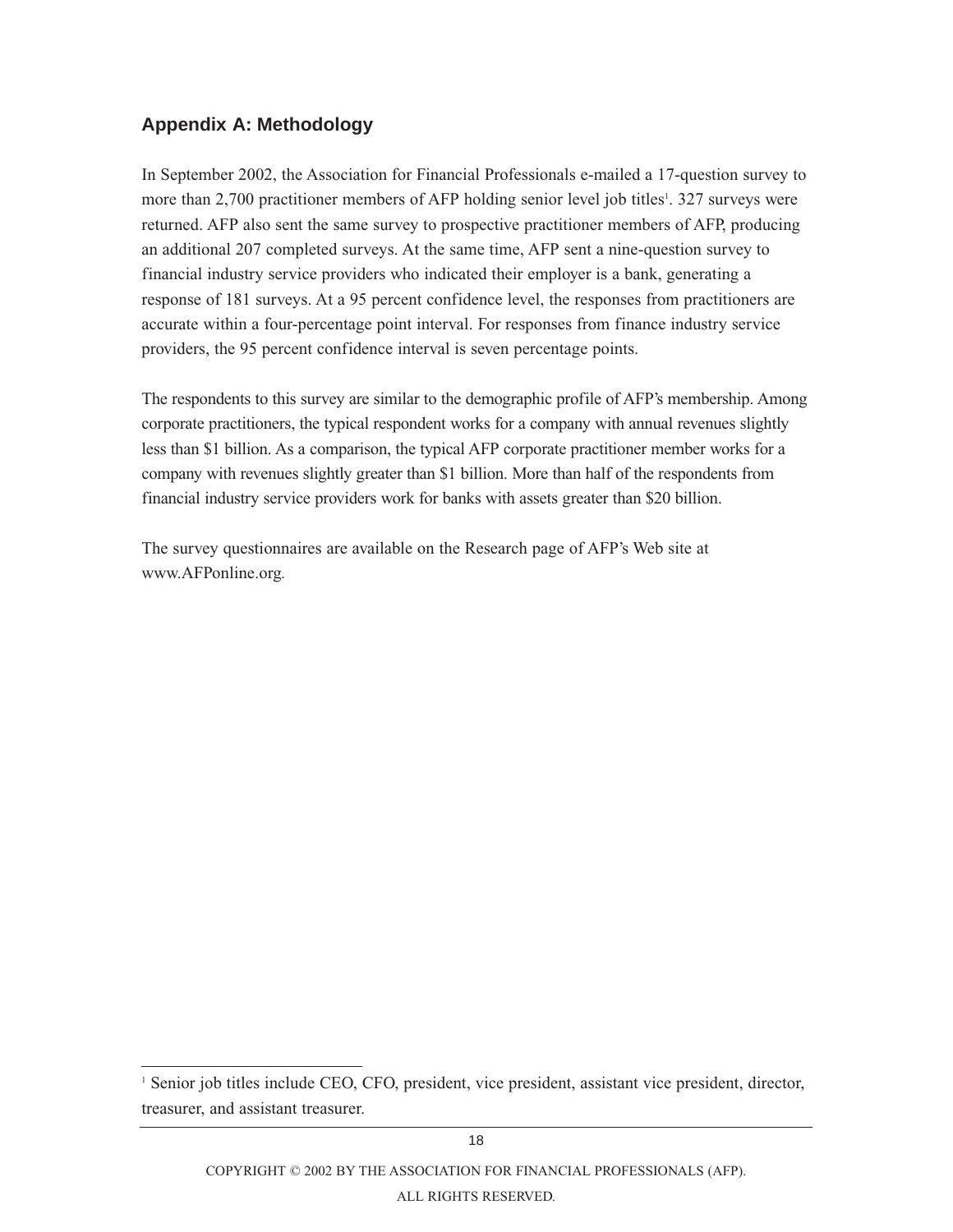# **Appendix B: Background**

For nearly 100 years, rating agencies have been providing opinions on the creditworthiness of issuers of debt to assist investors. In 1909, Moody's published the first bond ratings in the U.S. for railroad bonds. Poor's began issuing ratings in 1916, with Standard Statistics and Fitch Publishing following in 1922 and 1924, respectively. In 1941, Standard Statistics and Poor's merged into Standard & Poor's. These ratings were intended as tools for the investing public, which provided revenue to the rating agencies by purchasing their published reports.

Since their beginning, the importance of credit ratings to investors, issuers, and other participants in the securities markets has increased significantly. This is in part due to the dramatic increase in the number of debt issuers and issues. Perhaps more importantly, the complexity of many financial products, such as asset-backed and derivative securities, has made it more difficult for investors to assess credit risk on their own. The role of credit ratings has also expanded to other countries as a result of the globalization of financial markets.

Regulatory requirements have also contributed to the increased importance of credit rating agencies. Many regulators, responsible for ensuring the safety and soundness of banks, brokers, insurers, mutual funds and pension funds, found the process of assessing risk in these portfolios to be costly and inaccurate. Rather than continue to conduct this analysis on their own, regulators recognized that the private market was already rating bonds at no cost to the government. Regulators began to rely on the information provided by these ratings to fulfill their regulatory obligations and required regulated entities to report the ratings of the bonds in which they invested. Starting around 1970, Moody's and Standard & Poor's began to charge issuers for bond ratings rather than relying on publication revenue from investors and other market participants as their primary source of income.

Because of its increased reliance on credit ratings, the SEC in 1975 recognized Moody's, Standard & Poor's, and Fitch, the three major rating agencies in existence at that time, as the first nationally recognized statistical rating organizations (NRSRO). The SEC originally recognized these three firms for the purpose of determining capital charges on debt securities for broker-dealers. Over time, the NRSRO concept was also incorporated into new regulations related to the Securities Act of 1933, the Securities Exchange Act of 1934, and the Investment Company Act of 1940. Other regulators have followed suit and adopted the NRSRO designation in their regulations. Only ratings from an NRSRO are recognized in many of these regulations. As a result, companies that hope to have their debt purchased by large institutional investors, including banks, mutual funds, and insurers, must have a rating from an NRSRO.

The SEC considers many criteria for NRSRO recognition. According to testimony by SEC Commissioner Isaac C. Hunt, Jr. before the Senate Committee on Governmental Affairs in March 2002, the single most important criterion that the SEC considers when determining whether a

19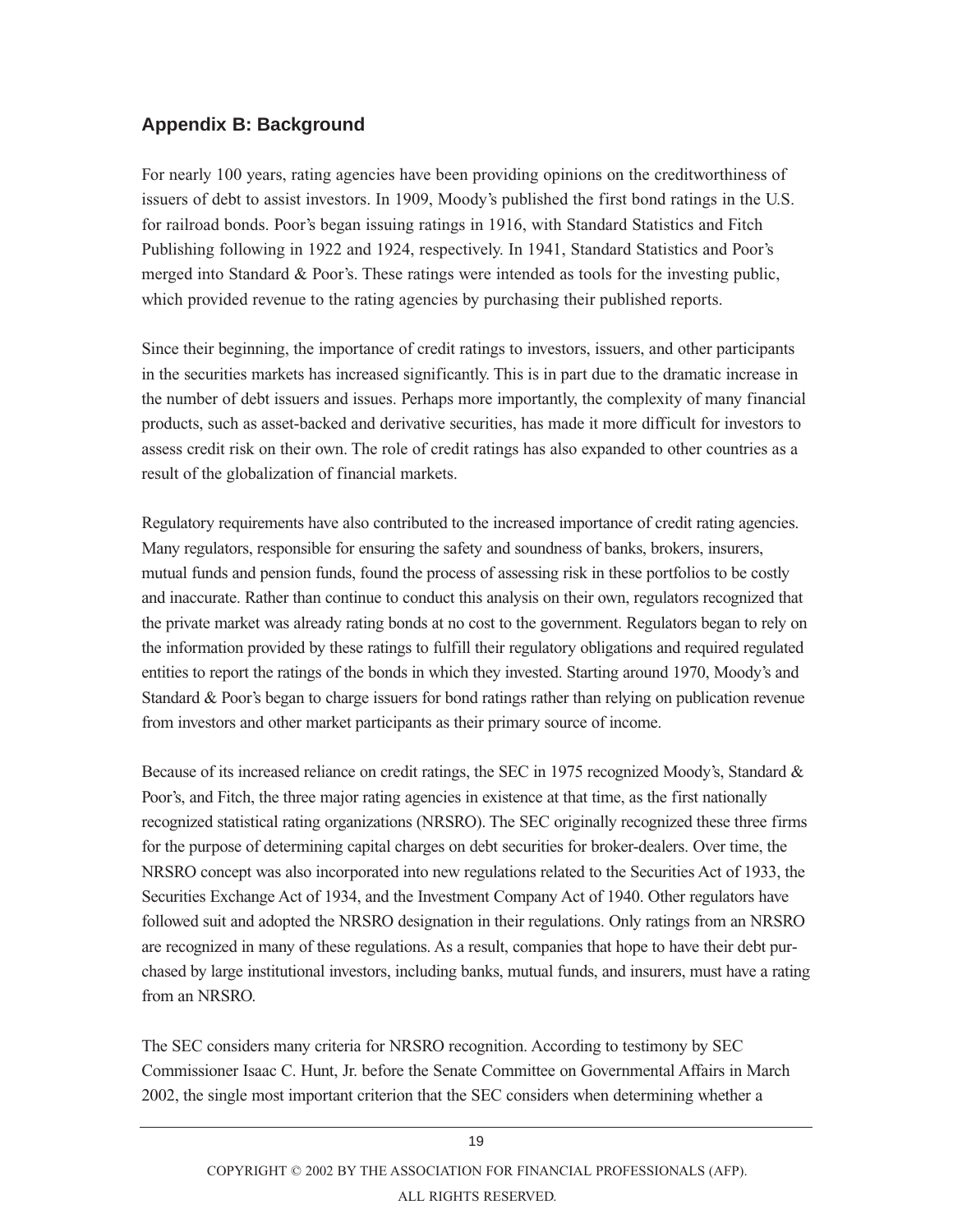rating agency may be considered a nationally recognized statistical rating organization "is that the rating agency is nationally recognized." Hunt also said that this "means the rating organization is widely accepted in the United States as an issuer of credible and reliable ratings by the predominant users of securities ratings." The SEC also reviews the operational capability and reliability of each rating organization, including their rating procedures, organizational structure, financial resources, staffing, independence from the companies it rates, and internal controls.

Since 1975, the SEC has recognized only four new rating agencies: Duff and Phelps, McCarthy Crisanti and Maffei, IBCA, and Thomson BankWatch. Each of these entrants has subsequently merged with Fitch, leaving only the original three agencies. No new agencies have been recognized since 1992. Several rating agencies, including LACE Financial, Dominion Bond Rating Service, and Egan-Jones Ratings, have sought the NRSRO designation in recent years with little success. In 1998, the U.S. Department of Justice's Antitrust Division submitted comments to the SEC stating its belief that the requirements to become an NRSRO create an anti-competitive barrier to entry for new credit rating agencies.

Credit ratings are important to companies for many reasons. Whether a company has a credit rating from one or more of the NRSROs and the level of its ratings have a significant impact on the company's ability to issue debt and the terms, including pricing, under which the company may do so. Changes in credit ratings can also impact existing credit and debt agreements. Over one quarter of respondents to this survey indicate that there are ratings triggers in their company's credit or debt agreements that would reduce the amount of credit available to them or would require them to repay debt at an accelerated pace as a result of a ratings downgrade. Many companies also rely heavily on ratings from NRSROs when making investment decisions.

Some market participants have criticized the rating agencies, who are given enhanced access to corporate executives and financial information, for failing to warn investors of problems at Enron, WorldCom and other companies that later declared bankruptcy. Congress joined the debate and mandated action by regulators.

The Sarbanes-Oxley Act of 2002 will have significant effects on corporate governance, financial accounting, and SEC reporting. Because of the importance of rating agencies to regulatory agencies and the securities markets, the Act also requires that the SEC conduct a study of the role and function of credit rating agencies in the operation of the securities market. That study must be completed by January 26, 2003.

On October 7, 2002, the Senate Governmental Affairs Committee issued a report, "Financial Oversight of Enron: The SEC and Private-Sector Watchdogs." That report criticized the three major credit rating agencies for failing to warn the public with respect to Enron and recommended additional regulation and training for rating agencies.